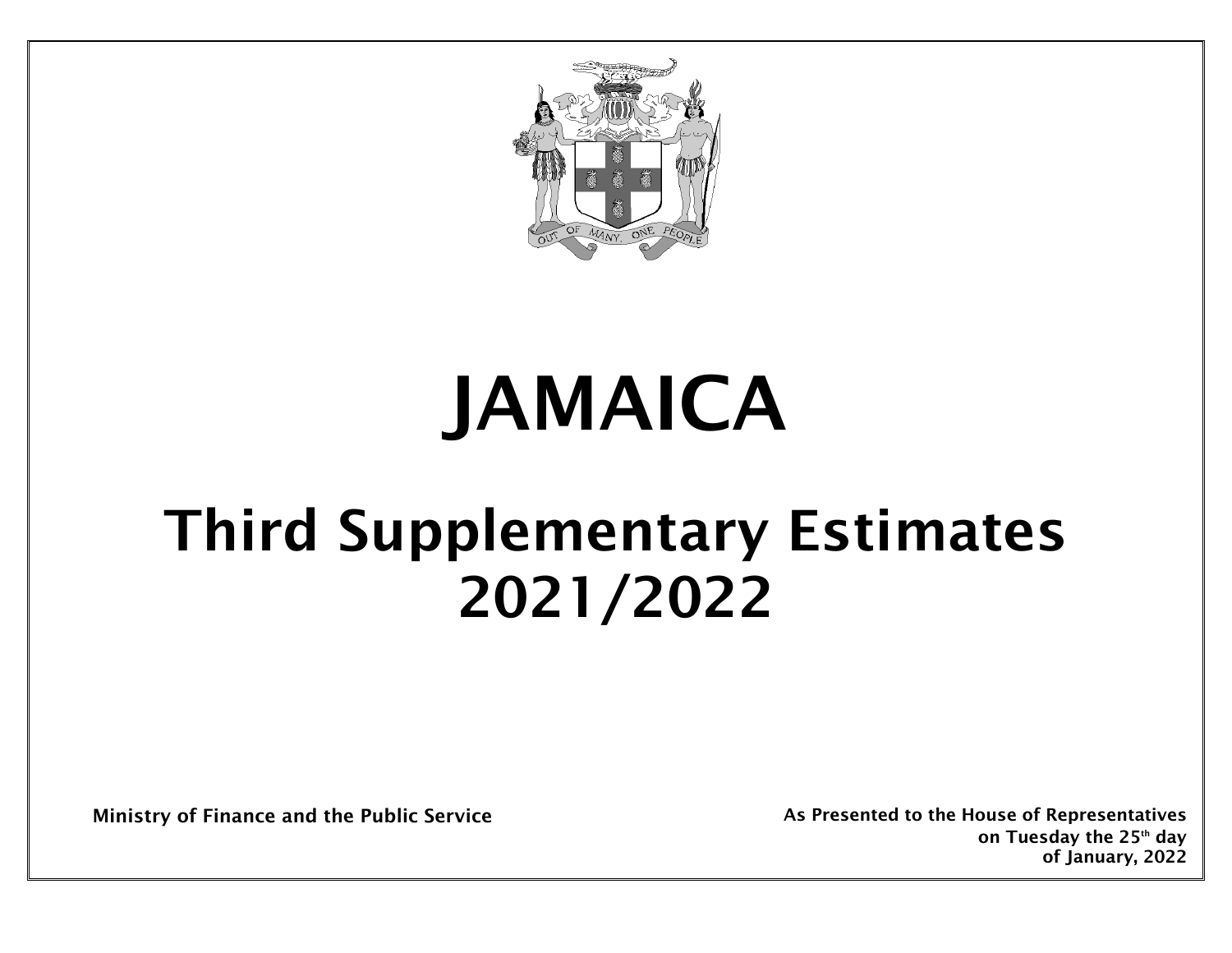|       |                                                          |                                                  |                  | <b>SUPPLEMENTARY</b> | <b>Savings</b>                 | <b>Revised</b>                |
|-------|----------------------------------------------------------|--------------------------------------------------|------------------|----------------------|--------------------------------|-------------------------------|
|       | <b>HEADS</b>                                             | <b>Approved</b><br><b>Estimates</b><br>2021/2022 | <b>Statutory</b> | <b>Voted</b>         | or Under<br><b>Expenditure</b> | <b>Estimates</b><br>2021/2022 |
|       | <b>RECURRENT</b>                                         |                                                  |                  |                      |                                |                               |
| 01000 | His Excellency the Governor-General and Staff            | 439,889.0                                        |                  |                      |                                | 439,889.0                     |
| 02000 | Houses of Parliament                                     | 1,328,161.0                                      |                  |                      |                                | 1,328,161.0                   |
| 03000 | Office of the Public Defender                            | 168,612.0                                        |                  |                      |                                | 168,612.0                     |
| 05000 | <b>Auditor General</b>                                   | 962,137.0                                        |                  |                      |                                | 962,137.0                     |
| 06000 | Office of the Services Commissions                       | 380,983.0                                        |                  |                      |                                | 380,983.0                     |
| 07000 | Office of the Children's Advocate                        | 232,099.0                                        |                  |                      |                                | 232,099.0                     |
| 08000 | Independent Commission of Investigations                 | 551,415.0                                        |                  |                      |                                | 551,415.0                     |
| 09000 | <b>Integrity Commission</b>                              | 1,169,976.0                                      |                  |                      |                                | 1,169,976.0                   |
| 15000 | Office of the Prime Minister                             | 6,766,697.0                                      |                  | 59,326.0             |                                | 6,826,023.0                   |
| 15010 | Jamaica Information Service                              | 666,014.0                                        |                  |                      |                                | 666,014.0                     |
| 15020 | Registrar General's Department and Island Records Office | 656,965.0                                        |                  |                      |                                | 656,965.0                     |
| 16000 | Office of the Cabinet                                    | 511,380.0                                        |                  |                      |                                | 511,380.0                     |
| 16049 | Management Institute for National Development            | 268,218.0                                        |                  |                      |                                | 268,218.0                     |
| 17000 | Ministry of Tourism                                      | 11,085,774.0                                     |                  |                      |                                | 11,085,774.0                  |
| 19000 | Ministry of Economic Growth and Job Creation             | 10,842,842.0                                     |                  | 477,303.0            |                                | 11,320,145.0                  |
| 19046 | <b>Forestry Department</b>                               |                                                  |                  | 209,414.0            |                                | 209,414.0                     |
| 19047 | National Land Agency                                     | 848,885.0                                        |                  |                      |                                | 848,885.0                     |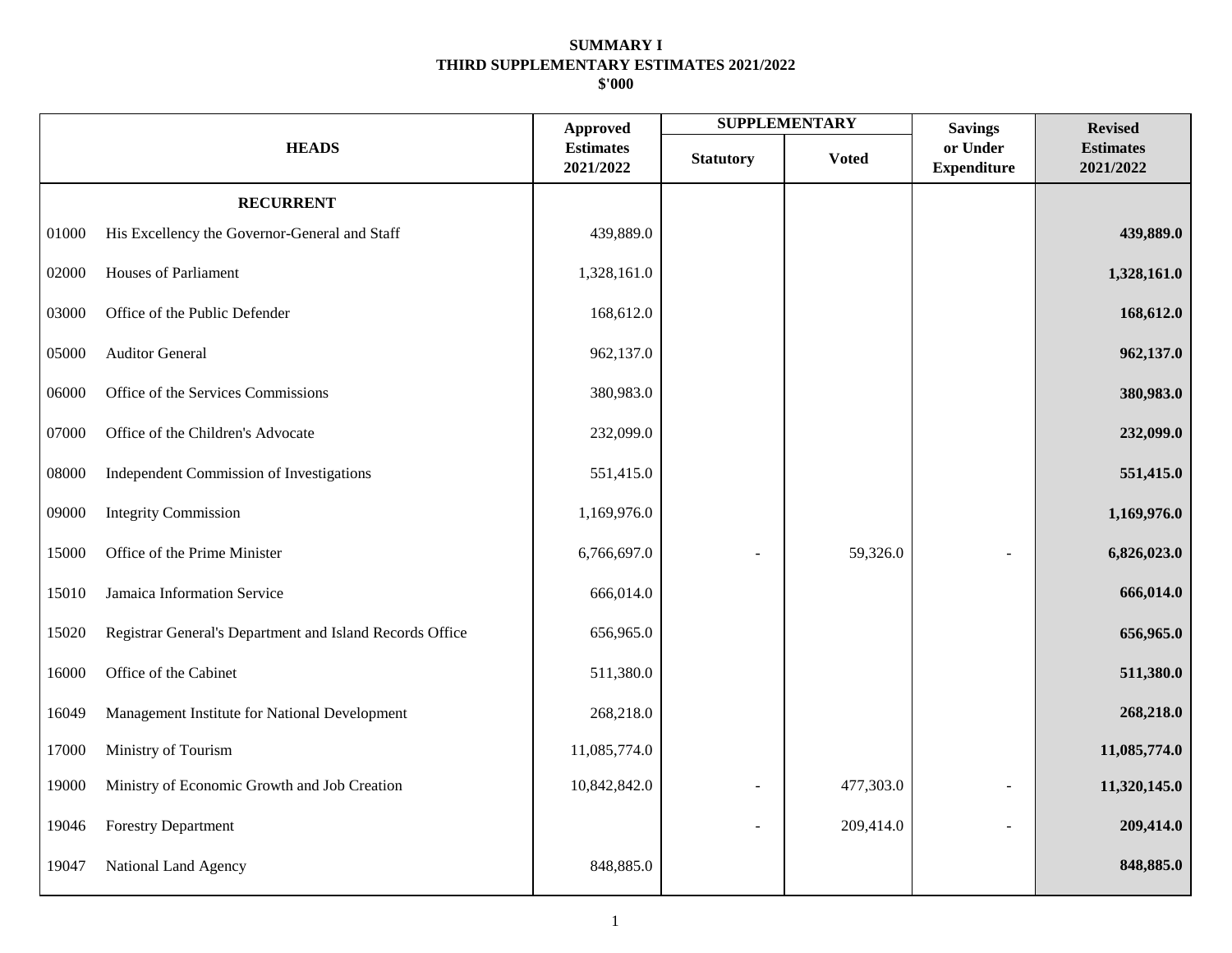|       |                                                                                       | <b>Approved</b>               |                  | <b>SUPPLEMENTARY</b> | <b>Savings</b>                 | <b>Revised</b>                |
|-------|---------------------------------------------------------------------------------------|-------------------------------|------------------|----------------------|--------------------------------|-------------------------------|
|       | <b>HEADS</b>                                                                          | <b>Estimates</b><br>2021/2022 | <b>Statutory</b> | <b>Voted</b>         | or Under<br><b>Expenditure</b> | <b>Estimates</b><br>2021/2022 |
|       | <b>RECURRENT</b>                                                                      |                               |                  |                      |                                |                               |
| 19048 | National Environment and Planning Agency                                              | 1,152,512.0                   |                  |                      |                                | 1,152,512.0                   |
| 19050 | National Works Agency                                                                 | 866,157.0                     |                  |                      |                                | 866,157.0                     |
| 20000 | Ministry of Finance and the Public Service                                            | 50,875,623.0                  |                  |                      |                                | 50,875,623.0                  |
| 20011 | <b>Accountant General</b>                                                             | 1,287,860.0                   |                  |                      |                                | 1,287,860.0                   |
| 20012 | Jamaica Customs Agency                                                                |                               |                  |                      |                                |                               |
| 20017 | Public Debt Servicing (Amortisation)                                                  | 161,285,603.0                 |                  |                      |                                | 161,285,603.0                 |
| 20018 | Public Debt Servicing (Interest Charges)                                              | 136,422,552.0                 |                  |                      |                                | 136,422,552.0                 |
| 20019 | Pensions                                                                              | 38,072,291.0                  |                  |                      |                                | 38,072,291.0                  |
| 20056 | Tax Administration Jamaica                                                            | 13,617,601.0                  |                  |                      |                                | 13,617,601.0                  |
| 21000 | Ministry of Housing, Urban Renewal, Environment and<br>Climate Change (Outgoing Head) | 1,900,084.0                   |                  |                      | 477,303.0                      | 1,422,781.0                   |
| 21046 | Forestry Department (Outgoing Head)                                                   | 1,174,168.0                   |                  |                      | 209,414.0                      | 964,754.0                     |
| 26000 | Ministry of National Security                                                         | 32,199,424.0                  |                  |                      |                                | 32,199,424.0                  |
| 26022 | Police Department                                                                     | 44,563,584.0                  |                  |                      |                                | 44,563,584.0                  |
| 26024 | Department of Correctional Services                                                   | 8,673,524.0                   |                  |                      |                                | 8,673,524.0                   |
| 26053 | Passport, Immigration and Citizenship Agency                                          | 957,421.0                     |                  |                      |                                | 957,421.0                     |
| 26057 | Institute of Forensic Science and Legal Medicine                                      | 874,063.0                     |                  |                      |                                | 874,063.0                     |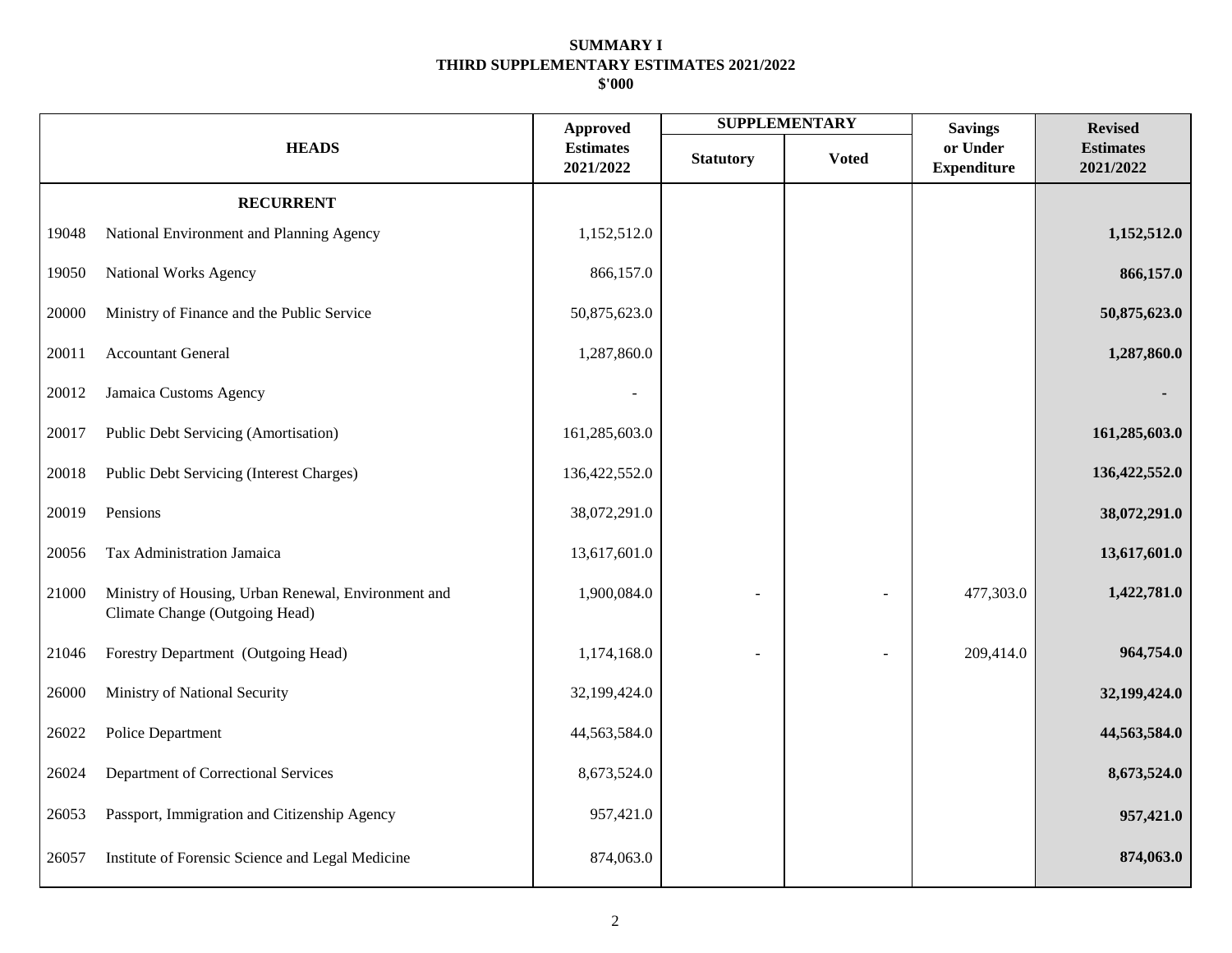|       |                                                                                            | <b>Approved</b>               |                  | <b>SUPPLEMENTARY</b> | <b>Savings</b>                 | <b>Revised</b>                |
|-------|--------------------------------------------------------------------------------------------|-------------------------------|------------------|----------------------|--------------------------------|-------------------------------|
|       | <b>HEADS</b>                                                                               | <b>Estimates</b><br>2021/2022 | <b>Statutory</b> | <b>Voted</b>         | or Under<br><b>Expenditure</b> | <b>Estimates</b><br>2021/2022 |
|       | <b>RECURRENT</b>                                                                           |                               |                  |                      |                                |                               |
| 27000 | Ministry of Legal and Constitutional Affairs                                               |                               | ÷.               | 90,837.0             |                                | 90,837.0                      |
| 28000 | Ministry of Justice                                                                        | 2,405,228.0                   |                  |                      | 46,448.0                       | 2,358,780.0                   |
| 28025 | Director of Public Prosecutions                                                            | 496,491.0                     |                  |                      |                                | 496,491.0                     |
| 28030 | <b>Administrator General</b>                                                               | 385,668.0                     |                  |                      |                                | 385,668.0                     |
| 28031 | <b>Attorney General</b>                                                                    | 1,404,669.0                   |                  |                      |                                | 1,404,669.0                   |
| 28033 | Office of the Parliamentary Counsel (Outgoing Head)                                        | 138,338.0                     |                  |                      | 21,431.0                       | 116,907.0                     |
| 28052 | Legal Reform Department (Outgoing Head)                                                    | 84,335.0                      |                  |                      | 22,958.0                       | 61,377.0                      |
| 28058 | Judiciary                                                                                  | 5,123,518.0                   |                  |                      |                                | 5,123,518.0                   |
| 30000 | Ministry of Foreign Affairs and Foreign Trade                                              | 4,518,457.0                   |                  |                      |                                | 4,518,457.0                   |
| 40000 | Ministry of Labour and Social Security                                                     | 18,657,458.0                  |                  |                      |                                | 18,657,458.0                  |
| 41000 | Ministry of Education and Youth<br>(formerly Ministry of Education, Youth and Information) | 118,175,371.0                 |                  |                      | 59,326.0                       | 118,116,045.0                 |
| 41051 | Child Protection and Family Services Agency                                                | 3,040,706.0                   |                  |                      |                                | 3,040,706.0                   |
| 42000 | Ministry of Health and Wellness                                                            | 98,298,289.0                  |                  |                      |                                | 98,298,289.0                  |
| 42034 | <b>Bellevue Hospital</b>                                                                   | 1,972,162.0                   |                  |                      |                                | 1,972,162.0                   |
| 42035 | Government Chemist                                                                         | 63,432.0                      |                  |                      |                                | 63,432.0                      |
| 46000 | Ministry of Culture, Gender, Entertainment and Sport                                       | 3,862,947.0                   |                  |                      |                                | 3,862,947.0                   |
| 51000 | Ministry of Agriculture and Fisheries                                                      | 8,906,943.0                   |                  |                      |                                | 8,906,943.0                   |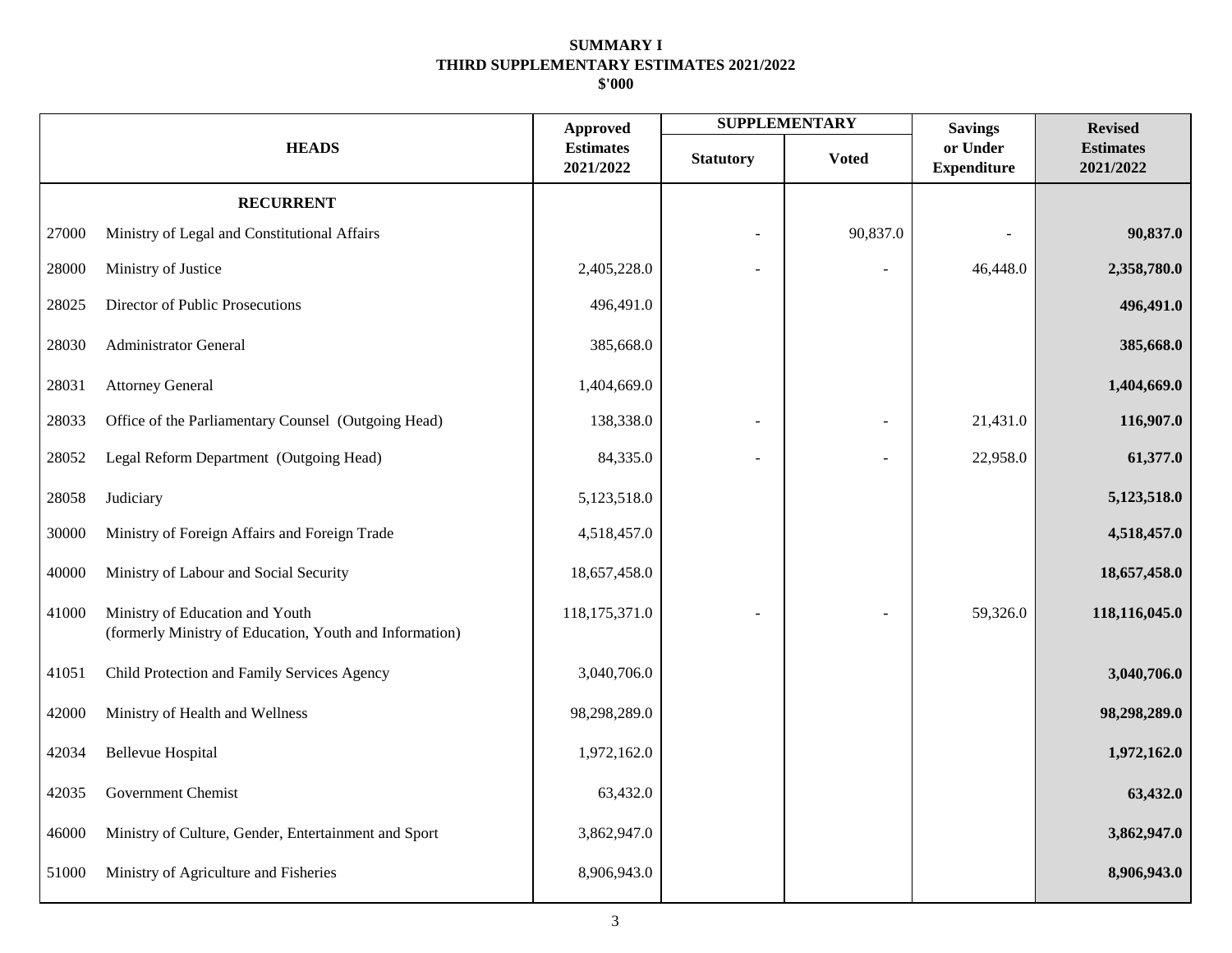|       |                                                    | <b>Approved</b>               |                  | <b>SUPPLEMENTARY</b> | <b>Savings</b>                 | <b>Revised</b>                |
|-------|----------------------------------------------------|-------------------------------|------------------|----------------------|--------------------------------|-------------------------------|
|       | <b>HEADS</b>                                       | <b>Estimates</b><br>2021/2022 | <b>Statutory</b> | <b>Voted</b>         | or Under<br><b>Expenditure</b> | <b>Estimates</b><br>2021/2022 |
|       | <b>RECURRENT</b>                                   |                               |                  |                      |                                |                               |
| 53000 | Ministry of Industry, Investment and Commerce      | 3,636,376.0                   |                  |                      |                                | 3,636,376.0                   |
| 53038 | The Companies Office of Jamaica                    | 141,515.0                     |                  |                      |                                | 141,515.0                     |
| 56000 | Ministry of Science, Energy and Technology         | 6,083,039.0                   |                  |                      |                                | 6,083,039.0                   |
| 56039 | Post and Telecommunications Department             | 2,399,520.0                   |                  |                      |                                | 2,399,520.0                   |
| 68000 | Ministry of Transport and Mining                   | 11,908,610.0                  |                  |                      |                                | 11,908,610.0                  |
| 72000 | Ministry of Local Government and Rural Development | 16,341,098.0                  |                  |                      |                                | 16,341,098.0                  |
|       |                                                    |                               |                  |                      |                                |                               |
|       |                                                    |                               |                  |                      |                                |                               |
|       |                                                    |                               |                  |                      |                                |                               |
|       |                                                    |                               |                  |                      |                                |                               |
|       |                                                    |                               |                  |                      |                                |                               |
|       |                                                    |                               |                  |                      |                                |                               |
|       |                                                    |                               |                  |                      |                                |                               |
|       |                                                    |                               |                  |                      |                                |                               |
|       |                                                    |                               |                  |                      |                                |                               |
|       |                                                    |                               |                  |                      |                                |                               |
|       | <b>TOTAL RECURRENT</b>                             | 838, 846, 684.0               | ٠                | 836,880.0            | 836,880.0                      | 838, 846, 684. 0              |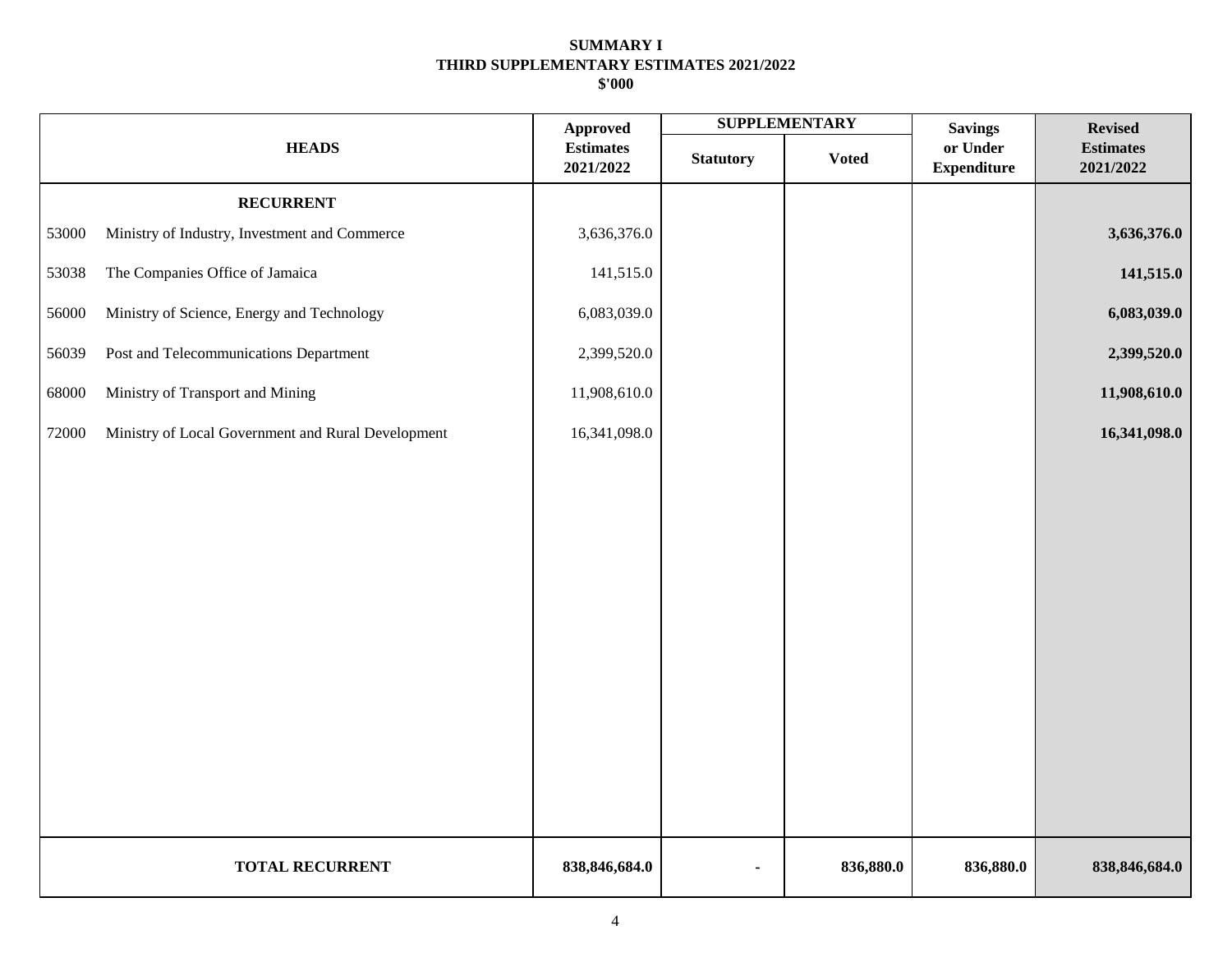|          |                                                                                            | <b>Approved</b>               |                  | <b>SUPPLEMENTARY</b> | <b>Savings</b>                 | <b>Revised</b>                |
|----------|--------------------------------------------------------------------------------------------|-------------------------------|------------------|----------------------|--------------------------------|-------------------------------|
|          | <b>HEADS</b>                                                                               | <b>Estimates</b><br>2021/2022 | <b>Statutory</b> | <b>Voted</b>         | or Under<br><b>Expenditure</b> | <b>Estimates</b><br>2021/2022 |
|          | <b>CAPITAL</b>                                                                             |                               |                  |                      |                                |                               |
| 15000C   | Office of the Prime Minister                                                               | 5,315,247.0                   |                  |                      |                                | 5,315,247.0                   |
| 16000C   | Office of the Cabinet                                                                      |                               |                  |                      |                                |                               |
| 19000C   | Ministry of Economic Growth and Job Creation                                               | 26,965,888.0                  |                  | 194,292.0            |                                | 27,160,180.0                  |
| $20000C$ | Ministry of Finance and the Public Service                                                 | 4,286,615.0                   |                  |                      |                                | 4,286,615.0                   |
| 21000C   | Ministry of Housing, Urban Renewal, Environment and<br>Climate Change (Outgoing Head)      | 311,364.0                     |                  |                      | 194,292.0                      | 117,072.0                     |
| 26000C   | Ministry of National Security                                                              | 8,003,269.0                   |                  |                      |                                | 8,003,269.0                   |
| 28000C   | Ministry of Justice                                                                        | 560,000.0                     |                  |                      |                                | 560,000.0                     |
| 40000C   | Ministry of Labour and Social Security                                                     | 169,930.0                     |                  |                      |                                | 169,930.0                     |
| 41000C   | Ministry of Education and Youth<br>(formerly Ministry of Education, Youth and Information) | 968,403.0                     |                  |                      |                                | 968,403.0                     |
| 42000C   | Ministry of Health and Wellness                                                            | 2,720,553.0                   |                  |                      |                                | 2,720,553.0                   |
| 51000C   | Ministry of Agriculture and Fisheries                                                      | 1,503,542.0                   |                  |                      |                                | 1,503,542.0                   |
| 53000C   | Ministry of Industry, Investment and Commerce                                              | 349,697.0                     |                  |                      |                                | 349,697.0                     |
| 56000C   | Ministry of Science, Energy and Technology                                                 | 741,460.0                     |                  |                      |                                | 741,460.0                     |
| 72000C   | Ministry of Local Government and Rural Development                                         | 2,305,350.0                   |                  |                      |                                | 2,305,350.0                   |
|          | <b>TOTAL CAPITAL</b>                                                                       | 54,201,318.0                  |                  | 194,292.0            | 194,292.0                      | 54,201,318.0                  |
|          | TOTAL RECURRENT AND CAPITAL                                                                | 893,048,002.0                 |                  | 1,031,172.0          | 1,031,172.0                    | 893,048,002.0                 |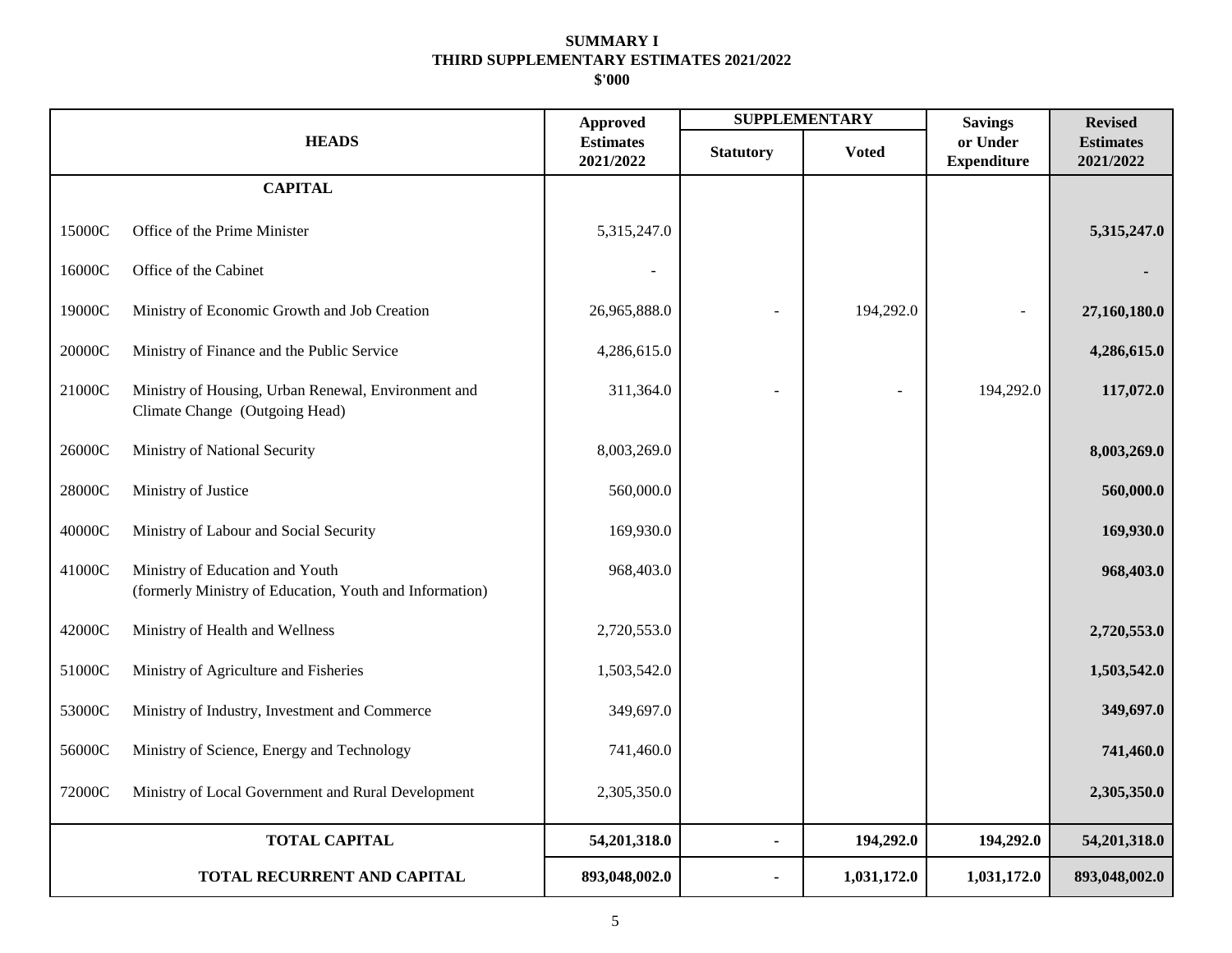|              |                                             | Approved                      | <b>SUPPLEMENTARY</b>     |                          | <b>Savings</b>                 | <b>Revised</b>                |
|--------------|---------------------------------------------|-------------------------------|--------------------------|--------------------------|--------------------------------|-------------------------------|
|              |                                             | <b>Estimates</b><br>2021/2022 | <b>Statutory</b>         | <b>Voted</b>             | or Under<br><b>Expenditure</b> | <b>Estimates</b><br>2021/2022 |
| $\mathbf I$  | <b>NON - DEBT EXPENDITURE</b>               |                               |                          |                          |                                |                               |
|              | <b>RECURRENT</b>                            | 541,138,529.0                 | $\overline{\phantom{a}}$ | 836,880.0                | 836,880.0                      | 541,138,529.0                 |
|              | <b>CAPITAL</b>                              | 54, 201, 318.0                |                          | 194,292.0                | 194,292.0                      | 54, 201, 318.0                |
|              |                                             |                               |                          |                          |                                |                               |
|              | <b>TOTAL NON - DEBT EXPENDITURE</b>         | 595,339,847.0                 | $\blacksquare$           | 1,031,172.0              | 1,031,172.0                    | 595,339,847.0                 |
|              |                                             |                               |                          |                          |                                |                               |
| $\mathbf{I}$ | PUBLIC DEBT SERVICING                       |                               |                          |                          |                                |                               |
|              | Public Debt Servicing (Interest Charges)    | 136,422,552.0                 |                          | ٠                        |                                | 136,422,552.0                 |
|              | <b>Public Debt Servicing (Amortisation)</b> | 161,285,603.0                 |                          | $\overline{\phantom{0}}$ | $\sim$                         | 161,285,603.0                 |
|              |                                             |                               |                          |                          |                                |                               |
|              | <b>TOTAL PUBLIC DEBT SERVICING</b>          | 297,708,155.0                 |                          | ٠                        | $\blacksquare$                 | 297,708,155.0                 |
|              |                                             |                               |                          |                          |                                |                               |
|              | <b>TOTAL ESTIMATES OF EXPENDITURE</b>       | 893,048,002.0                 | $\blacksquare$           | 1,031,172.0              | 1,031,172.0                    | 893,048,002.0                 |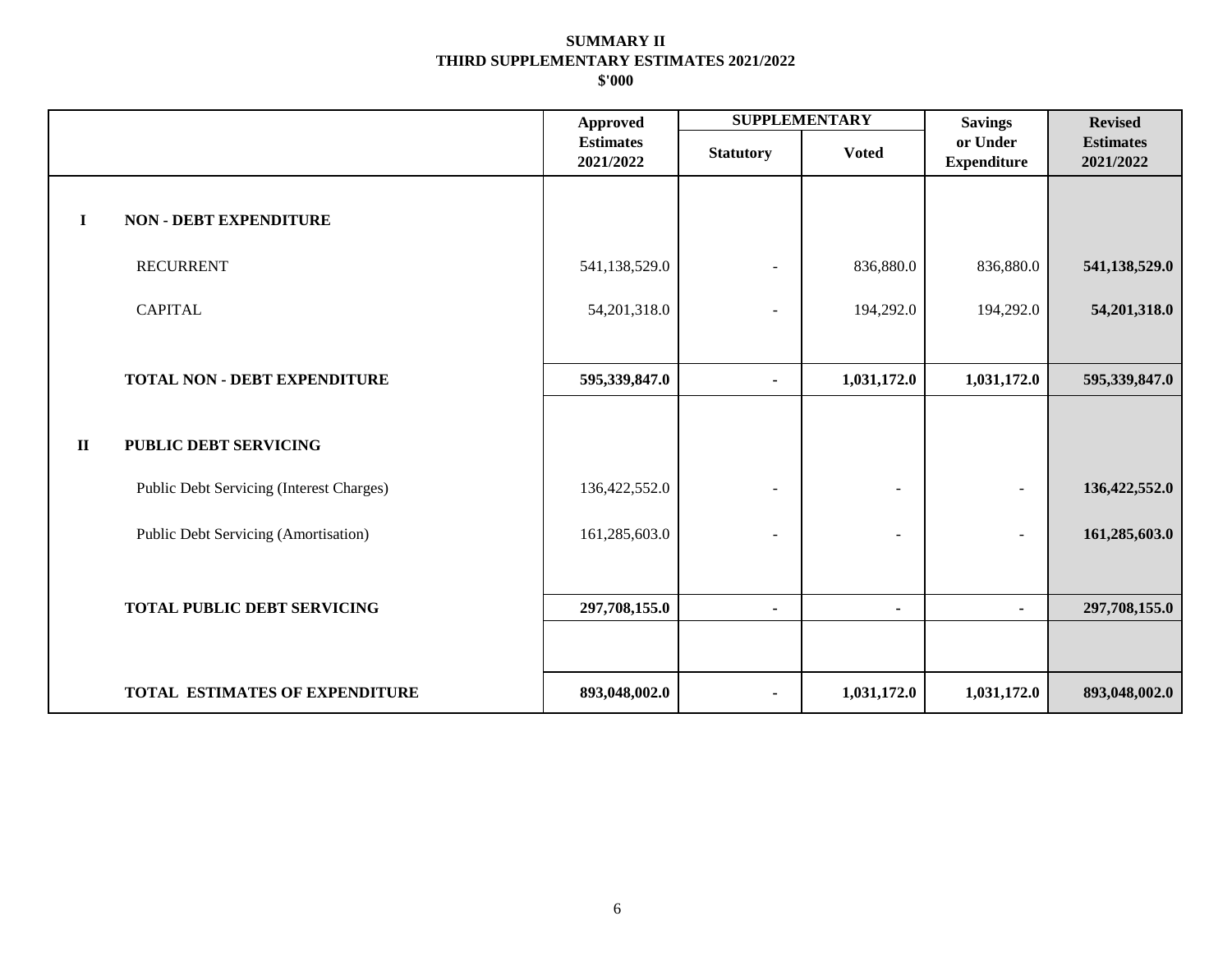#### **Head No. 15000 and Title: Office of the Prime Minister**

|                             |                                                                                                                                                                                                                       |                                         |                                   | <b>PROPOSALS</b>                  |                                                  |                                                   |                                                                                                                                                                                                                                                                                                                                                        |  |
|-----------------------------|-----------------------------------------------------------------------------------------------------------------------------------------------------------------------------------------------------------------------|-----------------------------------------|-----------------------------------|-----------------------------------|--------------------------------------------------|---------------------------------------------------|--------------------------------------------------------------------------------------------------------------------------------------------------------------------------------------------------------------------------------------------------------------------------------------------------------------------------------------------------------|--|
| Activity/<br>Project<br>No. | Service & Object of<br><b>Expenditure</b>                                                                                                                                                                             | Approved<br><b>Estimates</b><br>2021/22 | Provided<br>by Law<br>(Statutory) | Supplementary<br><b>Estimates</b> | <b>Savings or</b><br>Under<br><b>Expenditure</b> | <b>Approved</b><br><b>New</b><br><b>Estimates</b> | <b>Remarks &amp; Object Classification</b>                                                                                                                                                                                                                                                                                                             |  |
|                             | FUNCTION 08 - RECREATION, CULTURE AND RELIGION<br>SUB FUNCTION 03 - BROADCASTING AND PUBLISHING SERVICES<br>PROGRAMME 186 - OVERSIGHT OF ASSIGNED SUBJECTS<br>SUB PROGRAMME 25 -RECORDS AND INFORMATION<br>MANAGEMENT |                                         |                                   |                                   |                                                  |                                                   | Unless otherwise stated, additional requirements<br>relate to the transfer of subjects from Head 41000 - Ministry of<br><b>Education and Youth</b>                                                                                                                                                                                                     |  |
| 10005                       | Direction and Administration                                                                                                                                                                                          |                                         |                                   | 14,485.0                          |                                                  | 14,485.0                                          | Additional requirement<br>Additional<br>Compensation of Employees<br>6,841.0<br>21<br>22<br>Travel Expenses and Subsistence<br>1,860.0<br>Rental of Property and Machinery<br>312.0<br>23<br>Utilities and Communication Services<br>2,764.0<br>24<br>2,708.0<br>25<br>Use of Goods and Services<br>14,485.0                                           |  |
| 11650                       | Research and Preservation of Archival Records                                                                                                                                                                         |                                         |                                   | 7,126.0                           |                                                  | 7,126.0                                           | Additional requirement<br>Additional<br>21 Compensation of Employees<br>3,600.0<br>Travel Expenses and Subsistence<br>22<br>2,019.0<br>24<br>Utilities and Communication Services<br>831.0<br>Use of Goods and Services<br>63.0<br>25<br>32<br>Fixed Assets (Capital Goods)<br>613.0<br>7,126.0                                                        |  |
| 11672                       | Management of Audio Visual Archives                                                                                                                                                                                   |                                         |                                   | 11,484.0                          |                                                  | 11,484.0                                          | Additional requirement<br>Additional<br>21 Compensation of Employees<br>3,206.0<br>Travel Expenses and Subsistence<br>22<br>224.0<br>Rental of Property and Machinery<br>3,910.0<br>23<br>Utilities and Communication Services<br>3,820.0<br>24<br>125.0<br>25<br>Use of Goods and Services<br>32<br>Fixed Assets (Capital Goods)<br>199.0<br>11,484.0 |  |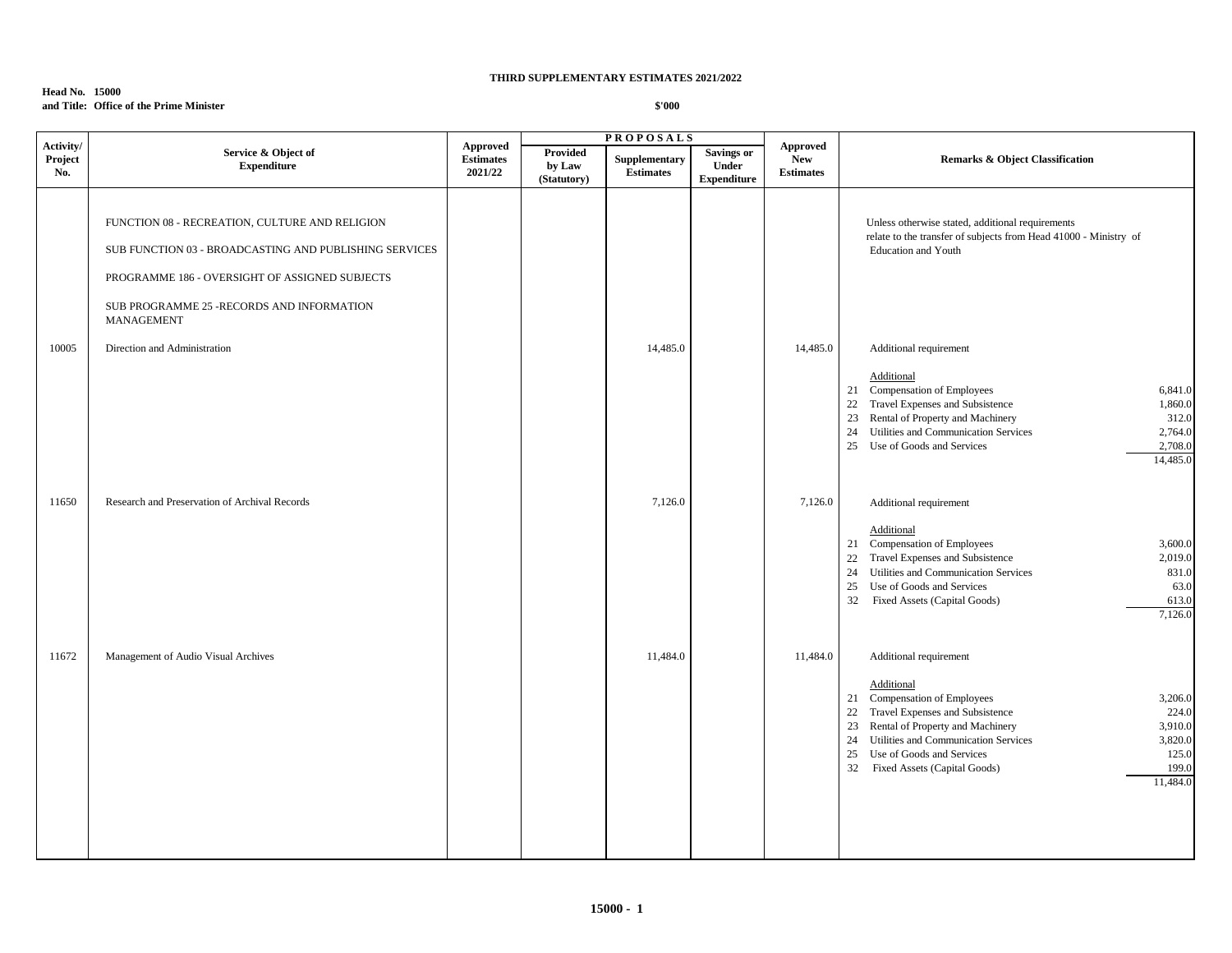#### **Head No. 15000 and Title: Office of the Prime Minister**

| Activity/      |                                                    |                                                |                                   | <b>PROPOSALS</b>                  |                                                  |                                            |                                                                                                                                                                                                                                                                                                                                                    |  |
|----------------|----------------------------------------------------|------------------------------------------------|-----------------------------------|-----------------------------------|--------------------------------------------------|--------------------------------------------|----------------------------------------------------------------------------------------------------------------------------------------------------------------------------------------------------------------------------------------------------------------------------------------------------------------------------------------------------|--|
| Project<br>No. | Service & Object of<br><b>Expenditure</b>          | <b>Approved</b><br><b>Estimates</b><br>2021/22 | Provided<br>by Law<br>(Statutory) | Supplementary<br><b>Estimates</b> | <b>Savings or</b><br>Under<br><b>Expenditure</b> | <b>Approved</b><br>New<br><b>Estimates</b> | <b>Remarks &amp; Object Classification</b>                                                                                                                                                                                                                                                                                                         |  |
| 11674          | Access to Information Services                     |                                                |                                   | 14,102.0                          |                                                  | 14,102.0                                   | Additional requirement<br>Additional<br>21 Compensation of Employees<br>5,853.0<br>22 Travel Expenses and Subsistence<br>1,461.0<br>23 Rental of Property and Machinery<br>532.0<br>2,018.0<br>24<br>Utilities and Communication Services<br>25<br>Use of Goods and Services<br>3,738.0<br>500.0<br>32<br>Fixed Assets (Capital Goods)<br>14,102.0 |  |
|                | SUB PROGRAMME 26 - INFORMATION REGULATORY SERVICES |                                                |                                   |                                   |                                                  |                                            |                                                                                                                                                                                                                                                                                                                                                    |  |
| 10005          | Direction and Administration                       |                                                |                                   | 12,129.0                          |                                                  | 12,129.0                                   | Additional requirement<br>Additional<br>21 Compensation of Employees<br>3,453.0<br>22<br>Travel Expenses and Subsistence<br>1,176.0<br>27<br>Grants, Contributions and Subsidies<br>7,500.0<br>12,129.0                                                                                                                                            |  |
|                | <b>GROSS TOTAL</b>                                 | 6,811,697.0                                    | $\sim$                            | 59,326.0                          | $\sim$                                           | 6,871,023.0                                |                                                                                                                                                                                                                                                                                                                                                    |  |
|                | <b>LESS APPROPRIATIONS IN AID</b>                  | 45,000.0                                       |                                   |                                   |                                                  | 45,000.0                                   |                                                                                                                                                                                                                                                                                                                                                    |  |
|                | <b>NET TOTAL HEAD 15000</b>                        | 6,766,697.0                                    | $\sim$                            | 59,326.0                          | $\sim$                                           | 6,826,023.0                                |                                                                                                                                                                                                                                                                                                                                                    |  |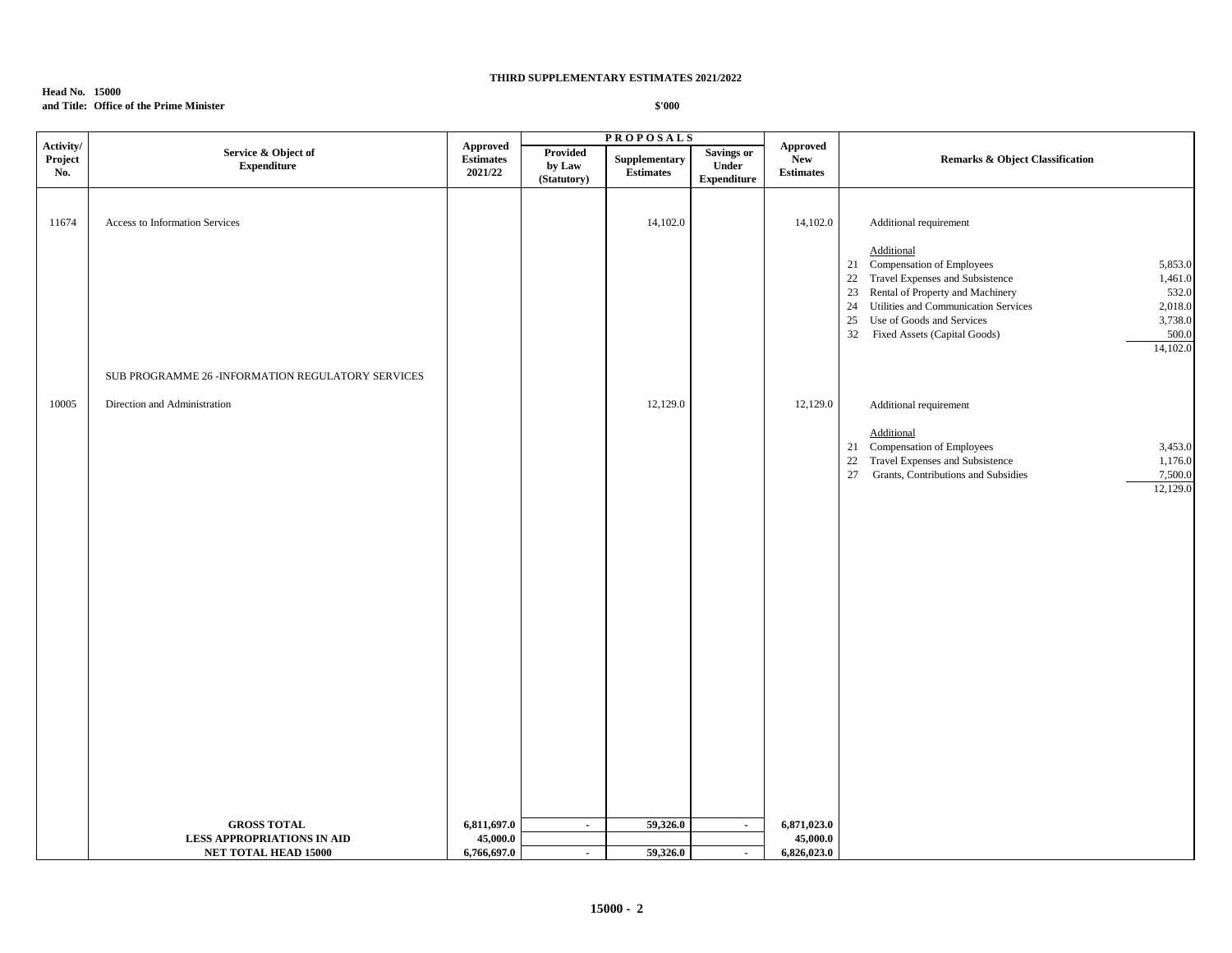#### **Head No. 19000 and Title: Ministry of Economic Growth and Job Creation**

|                             |                                                                                                                                                                                                                                                           |                                         |                                   | <b>PROPOSALS</b>                  |                                               |                                                   |                                                                                                                                                                                                                                                                                                                                                                                                                         |
|-----------------------------|-----------------------------------------------------------------------------------------------------------------------------------------------------------------------------------------------------------------------------------------------------------|-----------------------------------------|-----------------------------------|-----------------------------------|-----------------------------------------------|---------------------------------------------------|-------------------------------------------------------------------------------------------------------------------------------------------------------------------------------------------------------------------------------------------------------------------------------------------------------------------------------------------------------------------------------------------------------------------------|
| Activity/<br>Project<br>No. | Service & Object of<br><b>Expenditure</b>                                                                                                                                                                                                                 | Approved<br><b>Estimates</b><br>2021/22 | Provided<br>by Law<br>(Statutory) | Supplementary<br><b>Estimates</b> | <b>Savings or Under</b><br><b>Expenditure</b> | <b>Approved</b><br><b>New</b><br><b>Estimates</b> | <b>Remarks &amp; Object Classification</b>                                                                                                                                                                                                                                                                                                                                                                              |
| 10002                       | FUNCTION 01 - GENERAL PUBLIC SERVICES<br>SUB FUNCTION 99 - OTHER GENERAL PUBLIC SERVICES<br>PROGRAMME 001 - EXECUTIVE DIRECTION AND<br><b>ADMINISTRATION</b><br>SUB PROGRAMME 01 - CENTRAL ADMINISTRATION<br>Financial Management and Accounting Services | 76,372.0                                |                                   | 11,202.0                          |                                               | 87,574.0                                          | Unless otherwise stated, additional requirements<br>relate to the transfer of subjects from Head 21000 - Ministry of<br>Housing, Urban Renewal, Environment and Climate Change<br>Additional requirement<br>Additional<br>21 Compensation of Employees<br>9,926.0<br>22 Travel Expenses and Subsistence<br>708.0<br>25 Use of Goods and Services<br>128.0                                                               |
| 10005                       | Direction and Administration                                                                                                                                                                                                                              | 457,850.0                               |                                   | 115,827.0                         |                                               | 573,677.0                                         | 27 Grants, Contributions and Subsidies<br>440.0<br>11,202.0<br>Additional requirement.                                                                                                                                                                                                                                                                                                                                  |
|                             |                                                                                                                                                                                                                                                           |                                         |                                   |                                   |                                               |                                                   | Additional<br>21 Compensation of Employees<br>21,004.0<br>22 Travel Expenses and Subsistence<br>23,055.0<br>23 Rental of Property and Machinery<br>25,022.0<br>24 Utilities and Communication Services<br>7,001.0<br>25 Use of Goods and Services<br>33,375.0<br>27 Grants, Contributions and Subsidies<br>320.0<br>29 Awards and Social Assistance<br>500.0<br>32 Fixed Assets (Capital Goods)<br>5,550.0<br>115,827.0 |
| 10007                       | Payment of Membership Fees and Contributions                                                                                                                                                                                                              |                                         |                                   | 107.0                             |                                               | 107.0                                             | Additional requirement.<br>Additional<br>27 Grants, Contributions and Subsidies<br>107.0                                                                                                                                                                                                                                                                                                                                |
|                             | SUB PROGRAMME 02 - POLICY, PLANNING AND DEVELOPMENT                                                                                                                                                                                                       |                                         |                                   |                                   |                                               |                                                   |                                                                                                                                                                                                                                                                                                                                                                                                                         |
| 10001                       | Direction and Management                                                                                                                                                                                                                                  | 144,993.0                               |                                   | 13,621.0                          |                                               | 158,614.0                                         | Additional requirement.<br>Additional<br>21 Compensation of Employees<br>2,608.0<br>22 Travel Expenses and Subsistence<br>4,665.0<br>25 Use of Goods and Services<br>6,108.0<br>27 Grants, Contributions and Subsidies<br>240.0<br>13,621.0                                                                                                                                                                             |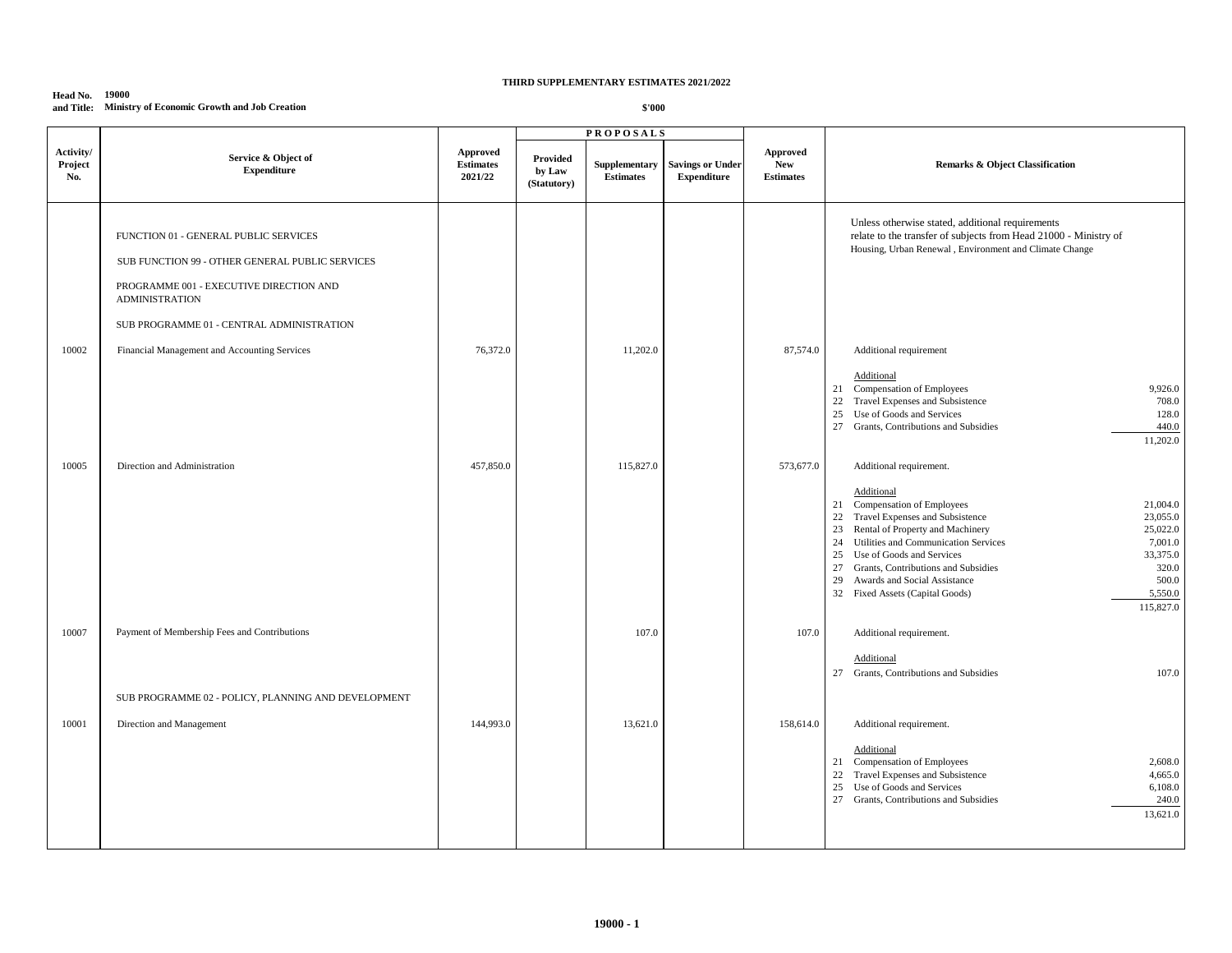#### **Head No. 19000 and Title: Ministry of Economic Growth and Job Creation**

|                             |                                                                                                                                                                                                                                                                                         |                                                |                                   | <b>PROPOSALS</b>                  |                                               |                                            |                                                                                                                                                                                                                                                                                                                                                                                                                                                                                                                                       |
|-----------------------------|-----------------------------------------------------------------------------------------------------------------------------------------------------------------------------------------------------------------------------------------------------------------------------------------|------------------------------------------------|-----------------------------------|-----------------------------------|-----------------------------------------------|--------------------------------------------|---------------------------------------------------------------------------------------------------------------------------------------------------------------------------------------------------------------------------------------------------------------------------------------------------------------------------------------------------------------------------------------------------------------------------------------------------------------------------------------------------------------------------------------|
| Activity/<br>Project<br>No. | Service & Object of<br><b>Expenditure</b>                                                                                                                                                                                                                                               | <b>Approved</b><br><b>Estimates</b><br>2021/22 | Provided<br>by Law<br>(Statutory) | Supplementary<br><b>Estimates</b> | <b>Savings or Under</b><br><b>Expenditure</b> | Approved<br><b>New</b><br><b>Estimates</b> | <b>Remarks &amp; Object Classification</b>                                                                                                                                                                                                                                                                                                                                                                                                                                                                                            |
| 11325<br>11338              | FUNCTION 04 - ECONOMIC AFFAIRS<br>SUB FUNCTION 14 - PHYSICAL PLANNING AND DEVELOPMENT<br>PROGRAMME 378 - LAND, INFRASTRUCTURE AND PHYSICAL<br><b>DEVELOPMENT</b><br>SUB PROGRAMME 20 - LAND DEVELOPMENT AND<br>ADMINISTRATION SUPPORT<br>Spatial Data Management<br>Squatter Management |                                                |                                   | 11,563.0<br>8,178.0               |                                               | 11,563.0<br>8,178.0                        | Additional requirement.<br>Additional<br>21 Compensation of Employees<br>9,567.0<br>22 Travel Expenses and Subsistence<br>1,636.0<br>27 Grants, Contributions and Subsidies<br>160.0<br>32 Fixed Assets (Capital Goods)<br>200.0<br>11,563.0<br>Additional requirement.<br>Additional<br>21 Compensation of Employees<br>2,037.0<br>22 Travel Expenses and Subsistence<br>2,327.0<br>25 Use of Goods and Services<br>3,474.0<br>27 Grants, Contributions and Subsidies<br>40.0<br>32 Fixed Assets (Capital Goods)<br>300.0<br>8,178.0 |
|                             | SUB PROGRAMME 22 - REAL ESTATE SECTOR REGULATION                                                                                                                                                                                                                                        |                                                |                                   |                                   |                                               |                                            |                                                                                                                                                                                                                                                                                                                                                                                                                                                                                                                                       |
| 10005                       | Direction and Administration                                                                                                                                                                                                                                                            |                                                |                                   | 42,136.0                          |                                               | 42,136.0                                   | Additional requirement.                                                                                                                                                                                                                                                                                                                                                                                                                                                                                                               |
|                             |                                                                                                                                                                                                                                                                                         |                                                |                                   |                                   |                                               |                                            | Additional<br>27 Grants, Contributions and Subsidies (AIA-\$40.491m)<br>42,136.0                                                                                                                                                                                                                                                                                                                                                                                                                                                      |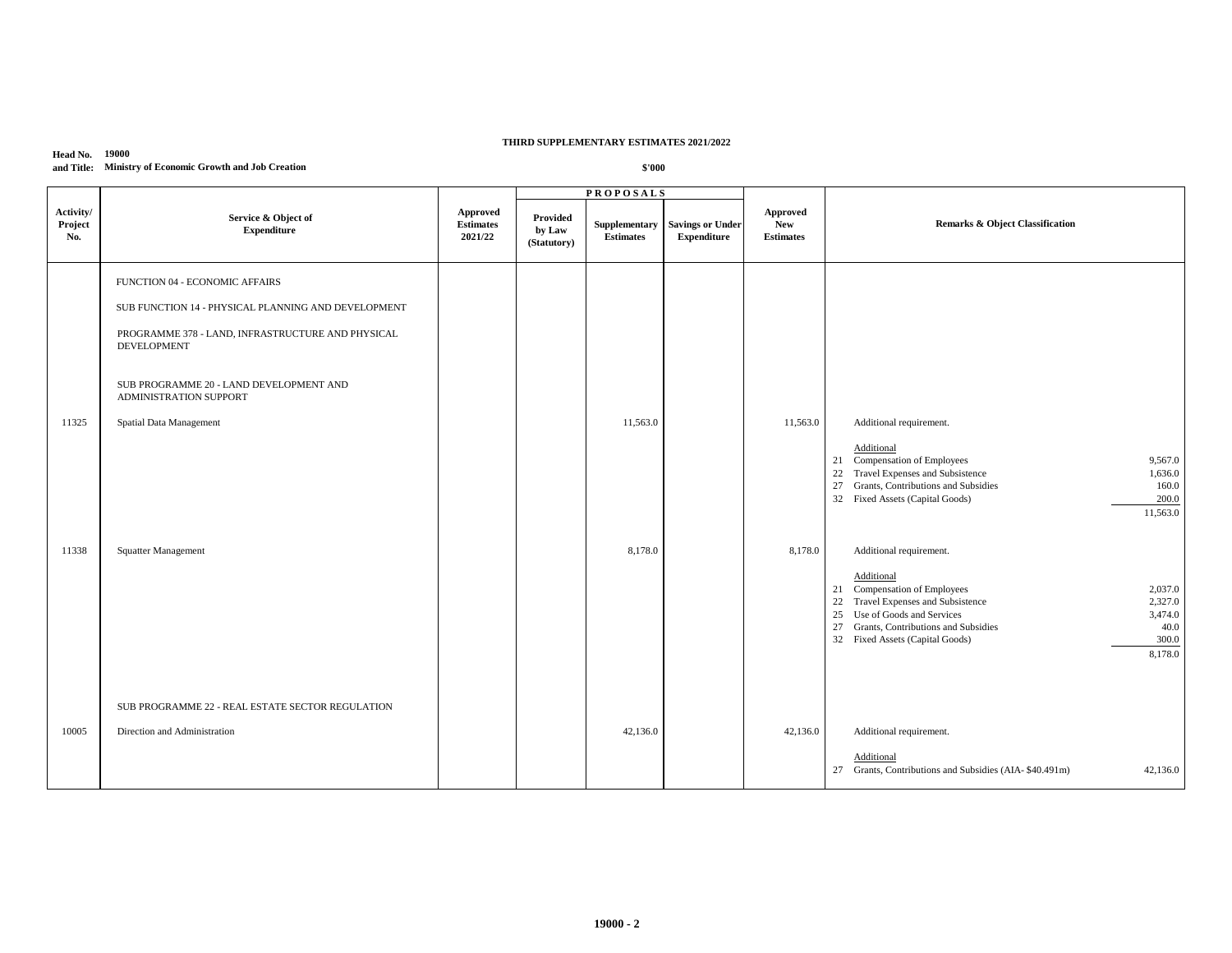#### **Head No. 19000 and Title: Ministry of Economic Growth and Job Creation**

|                             |                                                                                                                                                                                                                                           |                                                             |                                   | <b>PROPOSALS</b>                                  |                                               |                                            |                                                                                                                                                                                                                                                                                                                                                                                              |
|-----------------------------|-------------------------------------------------------------------------------------------------------------------------------------------------------------------------------------------------------------------------------------------|-------------------------------------------------------------|-----------------------------------|---------------------------------------------------|-----------------------------------------------|--------------------------------------------|----------------------------------------------------------------------------------------------------------------------------------------------------------------------------------------------------------------------------------------------------------------------------------------------------------------------------------------------------------------------------------------------|
| Activity/<br>Project<br>No. | Service & Object of<br><b>Expenditure</b>                                                                                                                                                                                                 | ${\Large\bf\large Appendix}$<br><b>Estimates</b><br>2021/22 | Provided<br>by Law<br>(Statutory) | Supplementary<br>$\label{1.1} \textbf{Estimates}$ | <b>Savings or Under</b><br><b>Expenditure</b> | Approved<br><b>New</b><br><b>Estimates</b> | <b>Remarks &amp; Object Classification</b>                                                                                                                                                                                                                                                                                                                                                   |
| 10005                       | SUB FUNCTION 15 - SCIENTIFIC AND TECHNOLOGICAL SERVICES<br>PROGRAMME 185 - ENVIRONMENTAL MANAGEMENT AND<br><b>CLIMATE CHANGE</b><br>SUB PROGRAMME 20 - CLIMATE CHANGE MITIGATION AND<br><b>ADAPTATION</b><br>Direction and Administration |                                                             |                                   | 53,491.0                                          |                                               | 53,491.0                                   | Additional requirement.<br>Additional<br>5,224.0<br>21 Compensation of Employees<br>22 Travel Expenses and Subsistence<br>4,264.0<br>23 Rental of Property and Machinery<br>100.0<br>24 Utilities and Communication Services<br>15.0<br>25 Use of Goods and Services<br>43,808.0<br>27 Grants, Contributions and Subsidies<br>80.0<br>32 Fixed Assets (Capital Goods)<br>53,491.0            |
| 10005                       | SUB PROGRAMME 21 - METEOROLOGICAL/WEATHER SERVICES<br>Direction and Administration                                                                                                                                                        |                                                             |                                   | 10,206.0                                          |                                               | 10,206.0                                   | Additional requirement.<br>Additional<br>21 Compensation of Employees<br>3,549.0<br>22 Travel Expenses and Subsistence<br>73.0<br>25 Use of Goods and Services (AIA-\$3.450m)<br>5,704.0<br>27 Grants, Contributions and Subsidies<br>630.0<br>32 Fixed Assets (Capital Goods)<br>250.0<br>10,206.0                                                                                          |
| 12106                       | <b>Weather Services</b>                                                                                                                                                                                                                   |                                                             |                                   | 35,138.0                                          |                                               | 35,138.0                                   | Additional requirement.<br>Additional<br>21 Compensation of Employees<br>21,370.0<br>22 Travel Expenses and Subsistence<br>2,714.0<br>25 Use of Goods and Services<br>9,767.0<br>27 Grants, Contributions and Subsidies<br>960.0<br>32 Fixed Assets (Capital Goods)<br>327.0<br>35,138.0                                                                                                     |
| 12107                       | <b>Climate Services</b>                                                                                                                                                                                                                   |                                                             |                                   | 11,358.0                                          |                                               | 11,358.0                                   | Additional requirement.<br>Additional<br>21 Compensation of Employees<br>1,476.0<br>$8.0\,$<br>22 Travel Expenses and Subsistence<br>23 Rental of Property and Machinery<br>43.0<br>799.0<br>24 Utilities and Communication Services<br>25 Use of Goods and Services<br>5,850.0<br>27 Grants, Contributions and Subsidies<br>160.0<br>3,022.0<br>32 Fixed Assets (Capital Goods)<br>11.358.0 |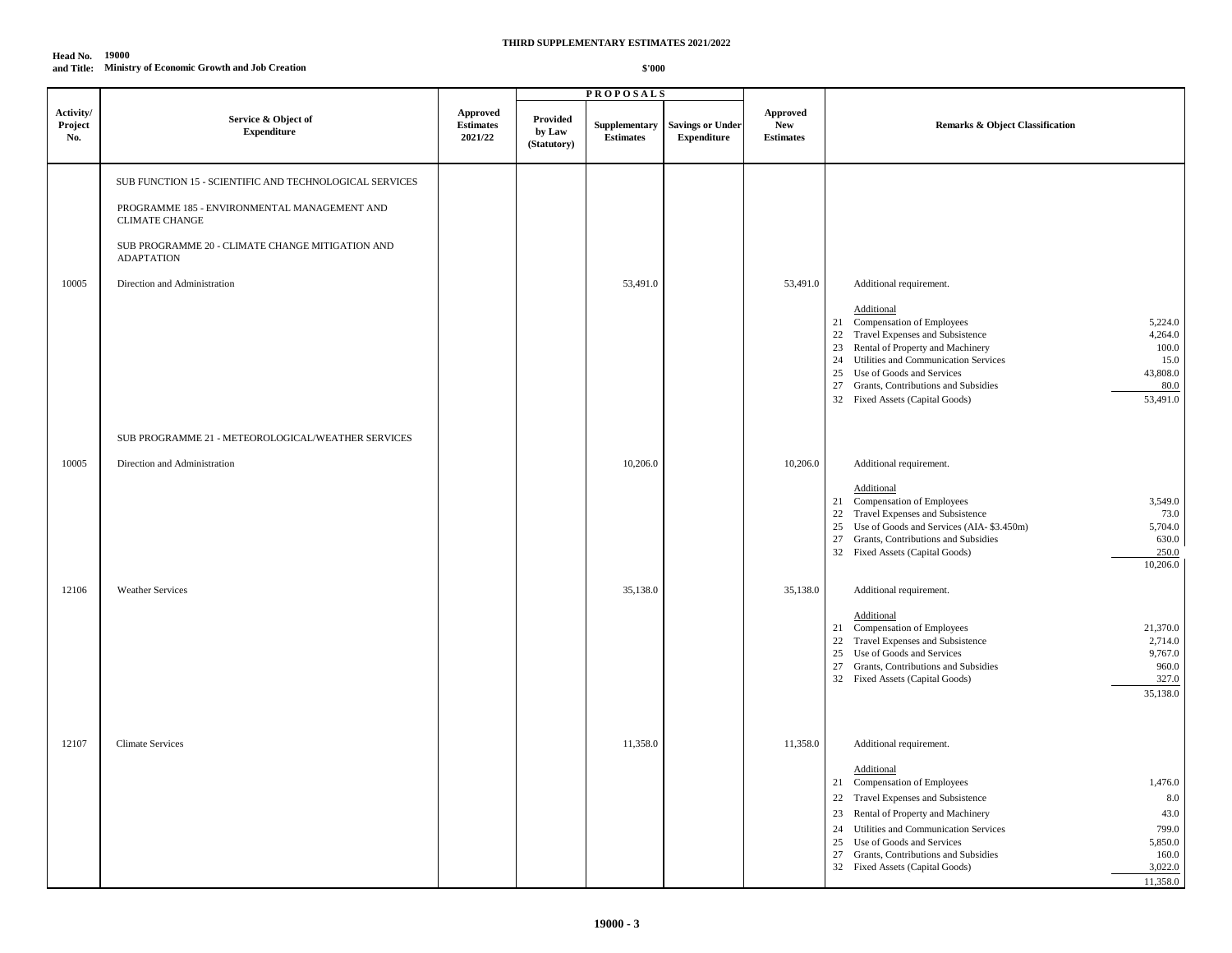#### **Head No. 19000 and Title: Ministry of Economic Growth and Job Creation**

|                             |                                                                         |                                                |                                   | <b>PROPOSALS</b>                  |                                               |                                            |                                                                                                                                                                                                                                                                     |
|-----------------------------|-------------------------------------------------------------------------|------------------------------------------------|-----------------------------------|-----------------------------------|-----------------------------------------------|--------------------------------------------|---------------------------------------------------------------------------------------------------------------------------------------------------------------------------------------------------------------------------------------------------------------------|
| Activity/<br>Project<br>No. | Service & Object of<br><b>Expenditure</b>                               | <b>Approved</b><br><b>Estimates</b><br>2021/22 | Provided<br>by Law<br>(Statutory) | Supplementary<br><b>Estimates</b> | <b>Savings or Under</b><br><b>Expenditure</b> | Approved<br><b>New</b><br><b>Estimates</b> | <b>Remarks &amp; Object Classification</b>                                                                                                                                                                                                                          |
|                             | FUNCTION 05 - ENVIRONMENTAL PROTECTION AND<br><b>CONSERVATION</b>       |                                                |                                   |                                   |                                               |                                            |                                                                                                                                                                                                                                                                     |
|                             | SUB FUNCTION 04 - PROTECTION OF BIODIVERSITY AND<br>LANDSCAPE           |                                                |                                   |                                   |                                               |                                            |                                                                                                                                                                                                                                                                     |
|                             | PROGRAMME 185 - ENVIRONMENTAL MANAGEMENT AND<br><b>CLIMATE CHANGE</b>   |                                                |                                   |                                   |                                               |                                            |                                                                                                                                                                                                                                                                     |
|                             | SUB PROGRAMME 02 - POLICY, PLANNING AND DEVELOPMENT                     |                                                |                                   |                                   |                                               |                                            |                                                                                                                                                                                                                                                                     |
| 10005                       | Direction and Administration                                            |                                                |                                   | 21,922.0                          |                                               | 21,922.0                                   | Additional requirement.                                                                                                                                                                                                                                             |
|                             |                                                                         |                                                |                                   |                                   |                                               |                                            | <b>Additional</b><br>21 Compensation of Employees<br>11,790.0<br>22 Travel Expenses and Subsistence<br>2,160.0<br>25 Use of Goods and Services<br>7,499.0<br>27 Grants, Contributions and Subsidies<br>40.0<br>433.0<br>32 Fixed Assets (Capital Goods)<br>21,922.0 |
|                             | FUNCTION 06 - HOUSING AND COMMUNITY AMENITIES                           |                                                |                                   |                                   |                                               |                                            |                                                                                                                                                                                                                                                                     |
|                             | SUB FUNCTION 01 - HOUSING DEVELOPMENT                                   |                                                |                                   |                                   |                                               |                                            |                                                                                                                                                                                                                                                                     |
|                             | PROGRAMME 378 - LAND, INFRASTRUCTURE AND PHYSICAL<br><b>DEVELOPMENT</b> |                                                |                                   |                                   |                                               |                                            |                                                                                                                                                                                                                                                                     |
|                             | SUB PROGRAMME 20 - LAND DEVELOPMENT AND<br>ADMINISTRATION SUPPORT       |                                                |                                   |                                   |                                               |                                            |                                                                                                                                                                                                                                                                     |
| 10162                       | <b>Construction Services</b>                                            |                                                |                                   | 44,414.0                          |                                               | 44,414.0                                   | Additional requirement                                                                                                                                                                                                                                              |
|                             |                                                                         |                                                |                                   |                                   |                                               |                                            | Additional<br>25 Use of Goods and Services<br>44,414.0                                                                                                                                                                                                              |
|                             | SUB PROGRAMME 21 - HOUSING INFRASTRUCTURE<br>DEVELOPMENT AND MANAGEMENT |                                                |                                   |                                   |                                               |                                            |                                                                                                                                                                                                                                                                     |
| 10005                       | Direction and Administration                                            |                                                |                                   | 20,851.0                          |                                               | 20,851.0                                   | Additional requirement                                                                                                                                                                                                                                              |
|                             |                                                                         |                                                |                                   |                                   |                                               |                                            | Additional<br>21 Compensation of Employees<br>14,038.0<br>22 Travel Expenses and Subsistence<br>4,500.0<br>25 Use of Goods and Services<br>2,233.0<br>27 Grants, Contributions and Subsidies<br>80.0<br>20,851.0                                                    |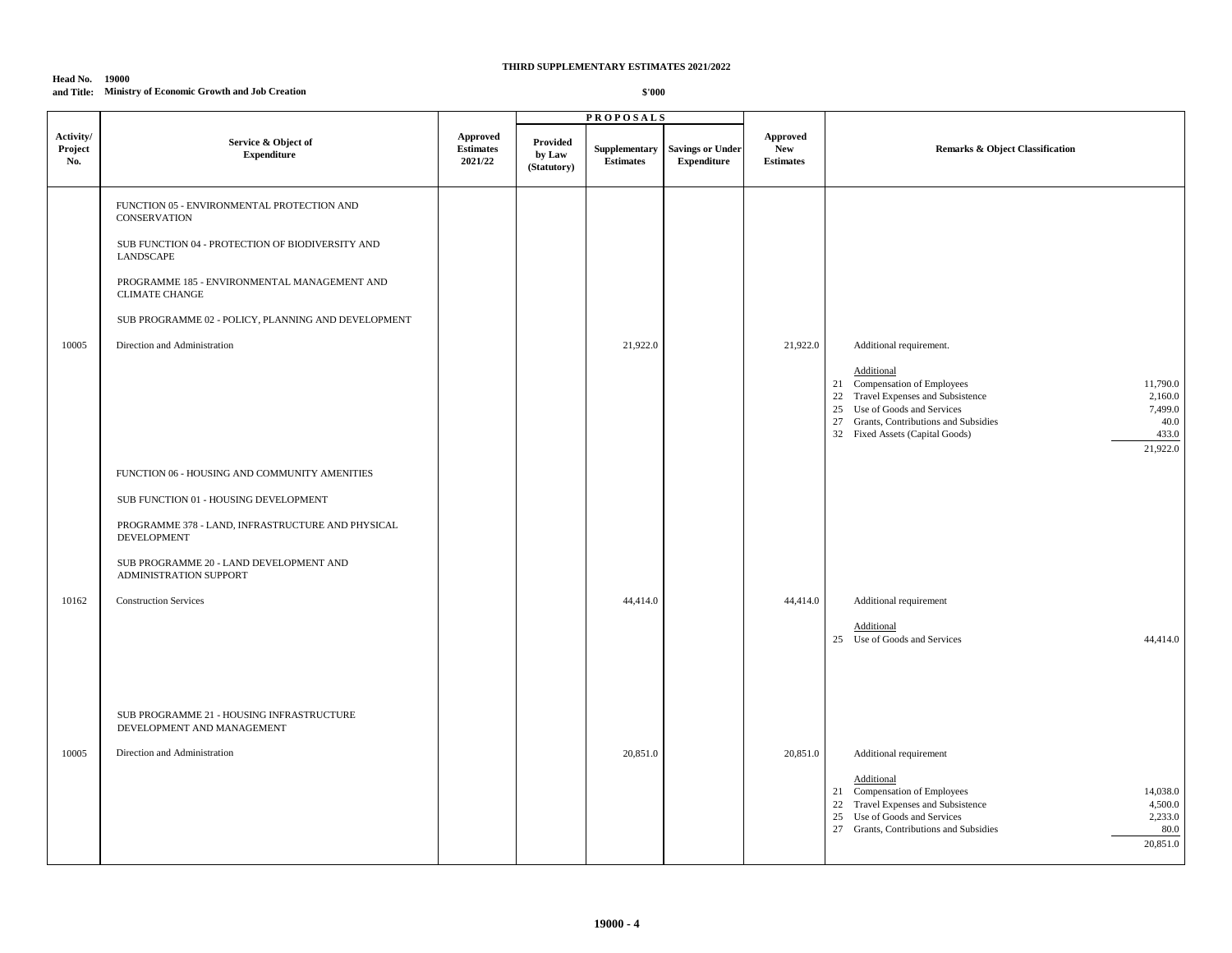#### **Head No. 19000 and Title: Ministry of Economic Growth and Job Creation**

|                                     |                                                                                  |                                                |                                   | <b>PROPOSALS</b>                  |                                               |                                                   |                                                                                                                                                                                                                                                                                                                   |
|-------------------------------------|----------------------------------------------------------------------------------|------------------------------------------------|-----------------------------------|-----------------------------------|-----------------------------------------------|---------------------------------------------------|-------------------------------------------------------------------------------------------------------------------------------------------------------------------------------------------------------------------------------------------------------------------------------------------------------------------|
| Activity/<br>${\bf Project}$<br>No. | Service & Object of<br><b>Expenditure</b>                                        | <b>Approved</b><br><b>Estimates</b><br>2021/22 | Provided<br>by Law<br>(Statutory) | Supplementary<br><b>Estimates</b> | <b>Savings or Under</b><br><b>Expenditure</b> | <b>Approved</b><br><b>New</b><br><b>Estimates</b> | Remarks & Object Classification                                                                                                                                                                                                                                                                                   |
| 10508                               | Management of Housing Schemes                                                    |                                                |                                   | 53,995.0                          |                                               | 53,995.0                                          | Additional requirement<br>Additional<br>21 Compensation of Employees<br>20,457.0<br>22 Travel Expenses and Subsistence<br>15,316.0<br>25 Use of Goods and Services<br>5,128.0<br>27 Grants, Contributions and Subsidies<br>2,360.0<br>10,324.0<br>31 Land<br>32 Fixed Assets (Capital Goods)<br>410.0<br>53,995.0 |
| 10515                               | Contribution to Housing Fund for Capital Development                             |                                                |                                   | 45,584.0                          |                                               | 45,584.0                                          | Additional requirement.<br>Additional<br>27 Grants, Contributions and Subsidies<br>45,584.0                                                                                                                                                                                                                       |
| 12825                               | Enhancement of Community Environs                                                |                                                |                                   | 10,923.0                          |                                               | 10,923.0                                          | Additional requirement<br>Additional<br>25 Use of Goods and Services<br>10,923.0                                                                                                                                                                                                                                  |
| 10005                               | SUB PROGRAMME 22 - REAL ESTATE SECTOR REGULATION<br>Direction and Administration |                                                |                                   | 10,728.0                          |                                               | 10,728.0                                          | Additional requirement<br>Additional<br>21 Compensation of Employees<br>3,085.0<br>22 Travel Expenses and Subsistence<br>2,150.0<br>25 Use of Goods and Services<br>4,728.0<br>27 Grants, Contributions and Subsidies<br>360.0<br>32 Fixed Assets (Capital Goods)<br>405.0<br>10,728.0                            |
|                                     | <b>GROSS TOTAL</b>                                                               | 11,066,631.0                                   | $\sim$                            | 521,244.0                         | $\sim$                                        | 11,587,875.0                                      |                                                                                                                                                                                                                                                                                                                   |
|                                     | LESS APPROPRIATIONS-IN-AID                                                       | 223,789.0                                      | $\mathbf{u}$                      | 43,941.0                          |                                               | 267,730.0                                         |                                                                                                                                                                                                                                                                                                                   |
|                                     | NET TOTAL HEAD 19000                                                             | 10,842,842.0                                   | $\sim$                            | 477,303.0                         | $\sim$                                        | 11,320,145.0                                      |                                                                                                                                                                                                                                                                                                                   |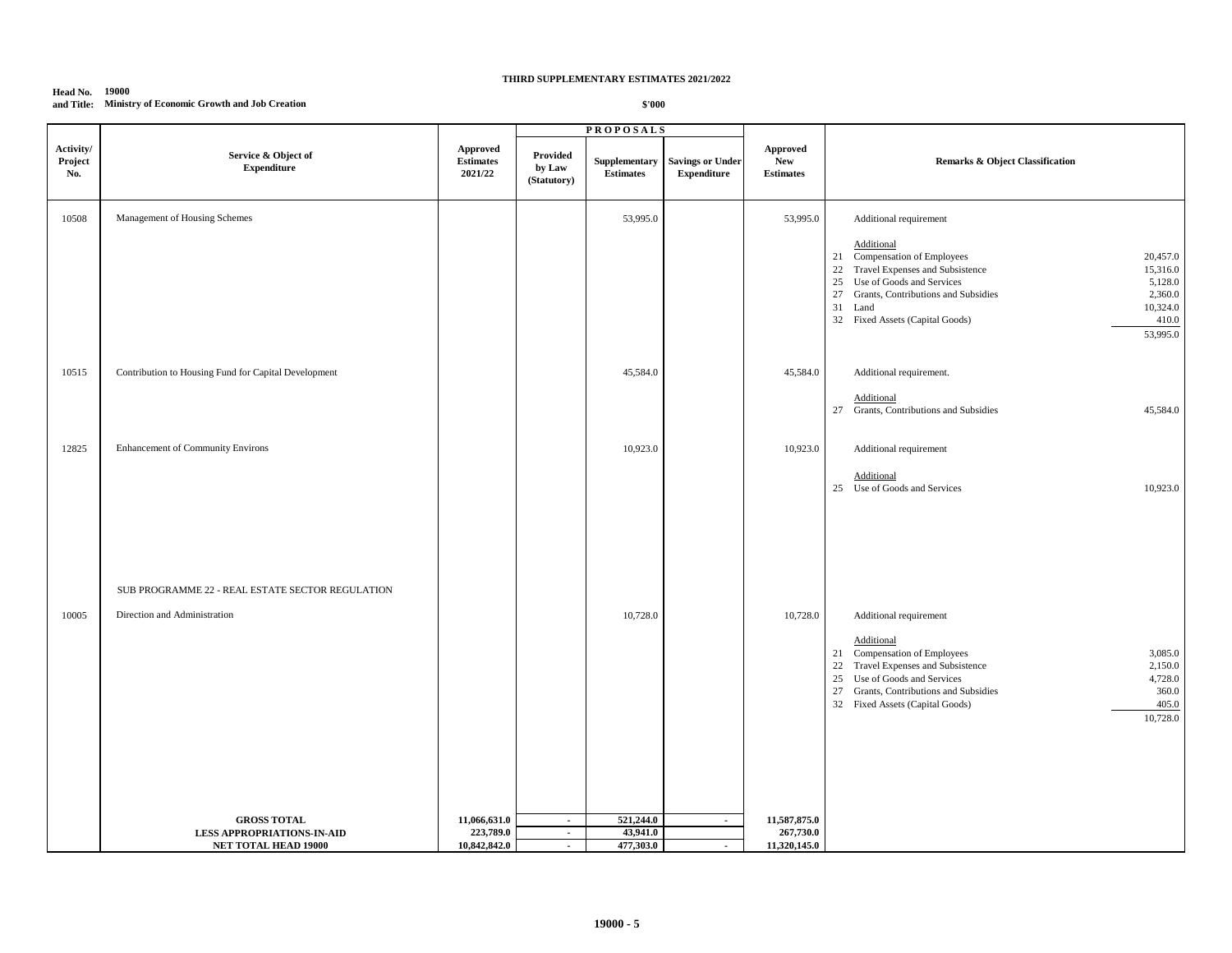#### **Head No. 19000C and Title: Ministry of Economic Growth and Job Creation (Capital)**

|                             |                                                                                                                                                                                                                                                                                                                                                                                |                                                |                                   | <b>PROPOSALS</b>                  |                                           |                                                   |                                                                                                                                                                                                                                                                                                                                                                                                                                                        |
|-----------------------------|--------------------------------------------------------------------------------------------------------------------------------------------------------------------------------------------------------------------------------------------------------------------------------------------------------------------------------------------------------------------------------|------------------------------------------------|-----------------------------------|-----------------------------------|-------------------------------------------|---------------------------------------------------|--------------------------------------------------------------------------------------------------------------------------------------------------------------------------------------------------------------------------------------------------------------------------------------------------------------------------------------------------------------------------------------------------------------------------------------------------------|
| Activity/<br>Project<br>No. | Service & Object of<br><b>Expenditure</b>                                                                                                                                                                                                                                                                                                                                      | <b>Approved</b><br><b>Estimates</b><br>2021/22 | Provided<br>by Law<br>(Statutory) | Supplementary<br><b>Estimates</b> | Savings or<br>Under<br><b>Expenditure</b> | <b>Approved</b><br><b>New</b><br><b>Estimates</b> | <b>Remarks &amp; Object Classification</b>                                                                                                                                                                                                                                                                                                                                                                                                             |
| 29475                       | FUNCTION 05 - ENVIRONMENTAL PROTECTION AND<br><b>CONSERVATION</b><br>SUB FUNCTION 04 - PROTECTION OF BIODIVERSITY<br>AND LANDSCAPE<br>PROGRAMME 185 - ENVIRONMENTAL MANAGEMENT<br>AND CLIMATE CHANGE<br>SUB PROGRAMME 20 - CLIMATE CHANGE MITIGATION<br>AND ADAPTATION<br>Pilot Programme for Climate Resilience II (PPCRII) - Adaptation<br>Programme and Financing Mechanism |                                                |                                   | 149,272.0                         |                                           | 149,272.0                                         | Unless otherwise stated, additional requirements<br>relate to the transfer of subjects from Head 21000C -<br>Ministry of Housing, Urban Renewal, Environment<br>and Climate Change (Capital)<br>Additional requirement                                                                                                                                                                                                                                 |
| 29547                       | Green Climate Readiness Support                                                                                                                                                                                                                                                                                                                                                |                                                |                                   | 43,595.0                          |                                           | 43,595.0                                          | Additional<br>22 Travel Expenses and Subsistence (IDB Grant \$0.348m)<br>348.0<br>Use of Goods and Services (GOJ \$4.244m; Loan \$74.498m;<br>107,593.0<br>25<br>Grant \$28.851m)<br>32 Fixed Assets (Capital Goods) (Loan \$41.25m; Grant \$0.081m)<br>41,331.0<br>149,272.0<br>Additional requirement<br>Additional<br>22 Travel Expenses and Subsistence (GCF Grant)<br>3,550.0<br>25 Use of Goods and Services (GCF Grant)<br>40,045.0<br>43,595.0 |
| 29513                       | SUB FUNCTION 99 - OTHER ENVIRONMENTAL<br>PROTECTION AND CONSERVATION<br>PROGRAMME 185 - ENVIRONMENTAL MANAGEMENT<br>AND CLIMATE CHANGE<br>SUB PROGRAMME 23 - ENVIRONMENTAL PROTECTION<br><b>ENFORCEMENT</b><br>Developing a Comprehensive Bush Fire Warning Index for<br><b>Effective Bush Fire Management</b>                                                                 |                                                |                                   | 1,425.0                           |                                           | 1,425.0                                           | Additional requirement<br>Additional<br>1,425.0<br>25 Use of Goods and Services (CDB-Grant)                                                                                                                                                                                                                                                                                                                                                            |
|                             | <b>TOTAL HEAD 19000C</b>                                                                                                                                                                                                                                                                                                                                                       | 26,965,888.0                                   | $\sim$                            | 194,292.0                         | $\sim$                                    | 27,160,180.0                                      |                                                                                                                                                                                                                                                                                                                                                                                                                                                        |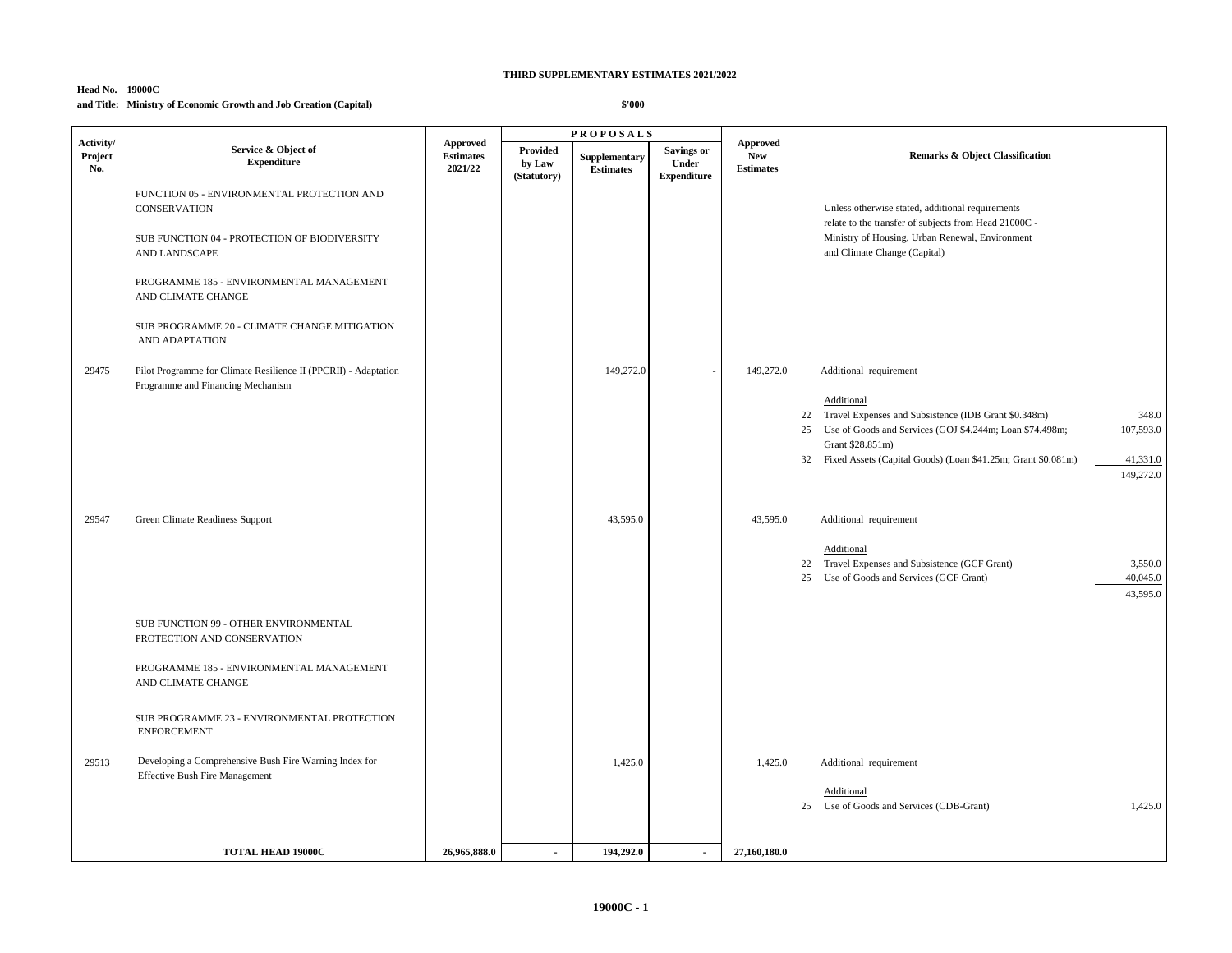#### **Head No. 19046**

#### **and Title: Forestry Department**

|                             |                                                                                                                                                                                                                         |                                                |                                   | <b>PROPOSALS</b>                  |                                                  |                                                   |                                                                                                                                                                                                                                                                                                                                                                                                                                                      |
|-----------------------------|-------------------------------------------------------------------------------------------------------------------------------------------------------------------------------------------------------------------------|------------------------------------------------|-----------------------------------|-----------------------------------|--------------------------------------------------|---------------------------------------------------|------------------------------------------------------------------------------------------------------------------------------------------------------------------------------------------------------------------------------------------------------------------------------------------------------------------------------------------------------------------------------------------------------------------------------------------------------|
| Activity/<br>Project<br>No. | Service & Object of<br><b>Expenditure</b>                                                                                                                                                                               | <b>Approved</b><br><b>Estimates</b><br>2021/22 | Provided<br>by Law<br>(Statutory) | Supplementary<br><b>Estimates</b> | <b>Savings or</b><br>Under<br><b>Expenditure</b> | <b>Approved</b><br><b>New</b><br><b>Estimates</b> | <b>Remarks &amp; Object Classification</b>                                                                                                                                                                                                                                                                                                                                                                                                           |
| 10001                       | FUNCTION 04 - ECONOMIC AFFAIRS<br>SUBFUNCTION 03 - AGRICULTURE, FORESTRY AND FISHING<br>PROGRAMME 001 - EXECUTIVE DIRECTION AND ADMINISTRATION<br>SUB-PROGRAMME 01 - CENTRAL ADMINISTRATION<br>Direction and Management |                                                |                                   | 74,968.0                          |                                                  | 74,968.0                                          | Unless otherwise stated, additional requirements relate to the<br>transfer of subjects from Head 21046 - Forestry Department.<br>Additional requirement<br>Additional<br>21 Compensation of Employees<br>29,340.0<br>22 Travel Expenses and Subsistence<br>7,041.0<br>24 Utilities and Communication Services<br>5,556.0<br>25 Use of Goods and Services<br>21,938.0<br>3,000.0<br>31 Land<br>32 Fixed Assets (Capital Goods)<br>8,093.0<br>74,968.0 |
|                             | PROGRAMME 102 - FOREST CONSERVATION<br>SUB-PROGRAMME 20 - MANAGEMENT AND CONSERVATION<br>OF FOREST RESOURCES                                                                                                            |                                                |                                   |                                   |                                                  |                                                   |                                                                                                                                                                                                                                                                                                                                                                                                                                                      |
| 10174                       | Forest Development and Management                                                                                                                                                                                       |                                                |                                   | 144,446.0                         |                                                  | 144,446.0                                         | Additional requirement<br>Additional<br>21 Compensation of Employees<br>66,285.0<br>22 Travel Expenses and Subsistence<br>29,430.0<br>23 Rental of Property and Machinery<br>2,850.0<br>24 Utilities and Communication Services<br>1,533.0<br>25 Use of Goods and Services (AIA - \$10.0M)<br>43,001.0<br>27 Grants, Contributions and Subsidies<br>400.0<br>947.0<br>32 Fixed Assets (Capital Goods)<br>144,446.0                                   |
|                             | <b>GROSS TOTAL HEAD</b>                                                                                                                                                                                                 |                                                | $\sim$                            | 219,414.0                         | $\sim$                                           | 219,414.0                                         |                                                                                                                                                                                                                                                                                                                                                                                                                                                      |
|                             | <b>LESS APPROPRIATIONS IN AID</b>                                                                                                                                                                                       |                                                | $\sim$                            | 10,000.0                          | $\sim$                                           | 10,000.0                                          |                                                                                                                                                                                                                                                                                                                                                                                                                                                      |
|                             | <b>NET TOTAL HEAD 19046</b>                                                                                                                                                                                             |                                                | $\sim$                            | 209,414.0                         | $\sim$                                           | 209,414.0                                         |                                                                                                                                                                                                                                                                                                                                                                                                                                                      |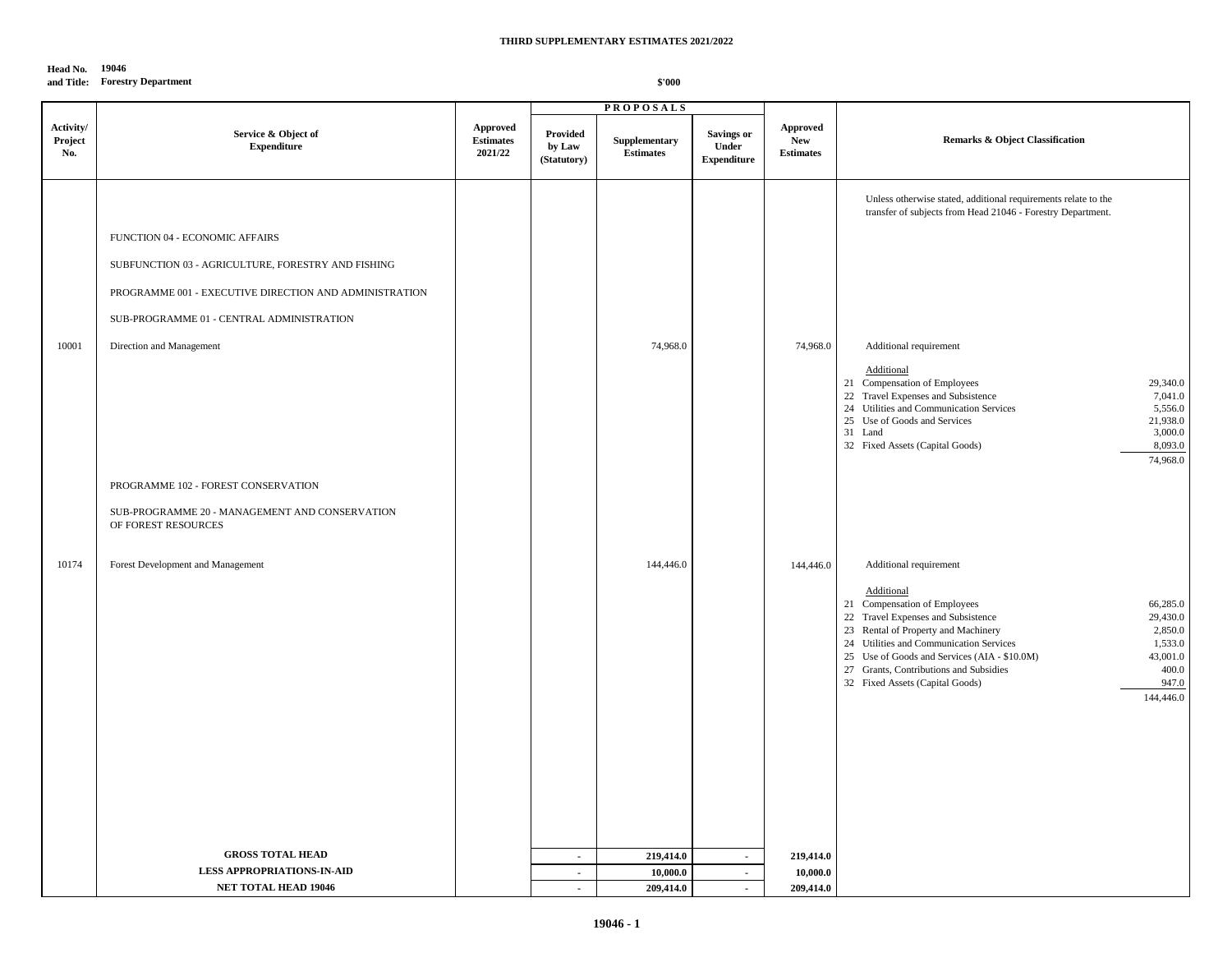#### **Head No. 21000**

**and Title: Ministry of Housing, Urban Renewal, Environment and Climate Change (Outgoing Head)** 

|                             |                                                                                                                                                              |                                                |                                   | <b>PROPOSALS</b>                  |                                           |                                                   |                                                                                                                                                                                                                                                                                                                                                                                                                              |
|-----------------------------|--------------------------------------------------------------------------------------------------------------------------------------------------------------|------------------------------------------------|-----------------------------------|-----------------------------------|-------------------------------------------|---------------------------------------------------|------------------------------------------------------------------------------------------------------------------------------------------------------------------------------------------------------------------------------------------------------------------------------------------------------------------------------------------------------------------------------------------------------------------------------|
| Activity/<br>Project<br>No. | Service & Object of<br><b>Expenditure</b>                                                                                                                    | <b>Approved</b><br><b>Estimates</b><br>2021/22 | Provided<br>by Law<br>(Statutory) | Supplementary<br><b>Estimates</b> | Savings or<br>Under<br><b>Expenditure</b> | <b>Approved</b><br><b>New</b><br><b>Estimates</b> | <b>Remarks &amp; Object Classification</b>                                                                                                                                                                                                                                                                                                                                                                                   |
|                             | FUNCTION 01 - GENERAL PUBLIC SERVICES<br>SUB FUNCTION 99 - OTHER GENERAL PUBLIC SERVICES<br>PROGRAMME 001 - EXECUTIVE DIRECTION AND<br><b>ADMINISTRATION</b> |                                                |                                   |                                   |                                           |                                                   | Unless otherwise stated, revised requirements<br>relate to the transfer of subjects to Head 19000 - Ministry of<br>Economic Growth and Job Creation                                                                                                                                                                                                                                                                          |
|                             | SUB PROGRAMME 01 - CENTRAL ADMINISTRATION                                                                                                                    |                                                |                                   |                                   |                                           |                                                   |                                                                                                                                                                                                                                                                                                                                                                                                                              |
| 10002                       | Financial Management and Accounting Services                                                                                                                 | 33,983.0                                       |                                   |                                   | 11,202.0                                  | 22,781.0                                          | Revised requirement<br>Reduction<br>21 Compensation of Employees<br>9,926.0<br>22 Travel Expenses and Subsistence<br>708.0<br>25 Use of Goods and Services<br>128.0<br>27 Grants, Contributions and Subsidies<br>440.0<br>11,202.0                                                                                                                                                                                           |
| 10005                       | Direction and Administration                                                                                                                                 | 244,529.0                                      |                                   |                                   | 115,827.0                                 | 128,702.0                                         | Revised requirement                                                                                                                                                                                                                                                                                                                                                                                                          |
|                             |                                                                                                                                                              |                                                |                                   |                                   |                                           |                                                   | Reduction<br>21 Compensation of Employees<br>21,004.0<br>22 Travel Expenses and Subsistence<br>23,055.0<br>23 Rental of Property and Machinery<br>25,022.0<br>24 Utilities and Communication Services<br>7,001.0<br>25<br>Use of Goods and Services<br>33,375.0<br>27 Grants, Contributions and Subsidies<br>320.0<br>500.0<br>29<br>Awards and Social Assistance<br>5,550.0<br>32 Fixed Assets (Capital Goods)<br>115,827.0 |
| 10007                       | Payment of Membership Fees and Contributions                                                                                                                 | 86,761.0                                       |                                   |                                   | 107.0                                     | 86,654.0                                          | Revised requirement<br>Reduction<br>27 Grants, Contributions and Subsidies<br>107.0                                                                                                                                                                                                                                                                                                                                          |
|                             | SUB PROGRAMME 02 - POLICY, PLANNING AND DEVELOPMENT                                                                                                          |                                                |                                   |                                   |                                           |                                                   |                                                                                                                                                                                                                                                                                                                                                                                                                              |
| 10001                       | Direction and Management                                                                                                                                     | 100,144.0                                      |                                   | ٠                                 | 13,621.0                                  | 86,523.0                                          | Revised requirement<br>Reduction<br>21 Compensation of Employees<br>2,608.0<br>22 Travel Expenses and Subsistence<br>4,665.0<br>25 Use of Goods and Services<br>6,108.0<br>240.0<br>27 Grants, Contributions and Subsidies<br>13,621.0                                                                                                                                                                                       |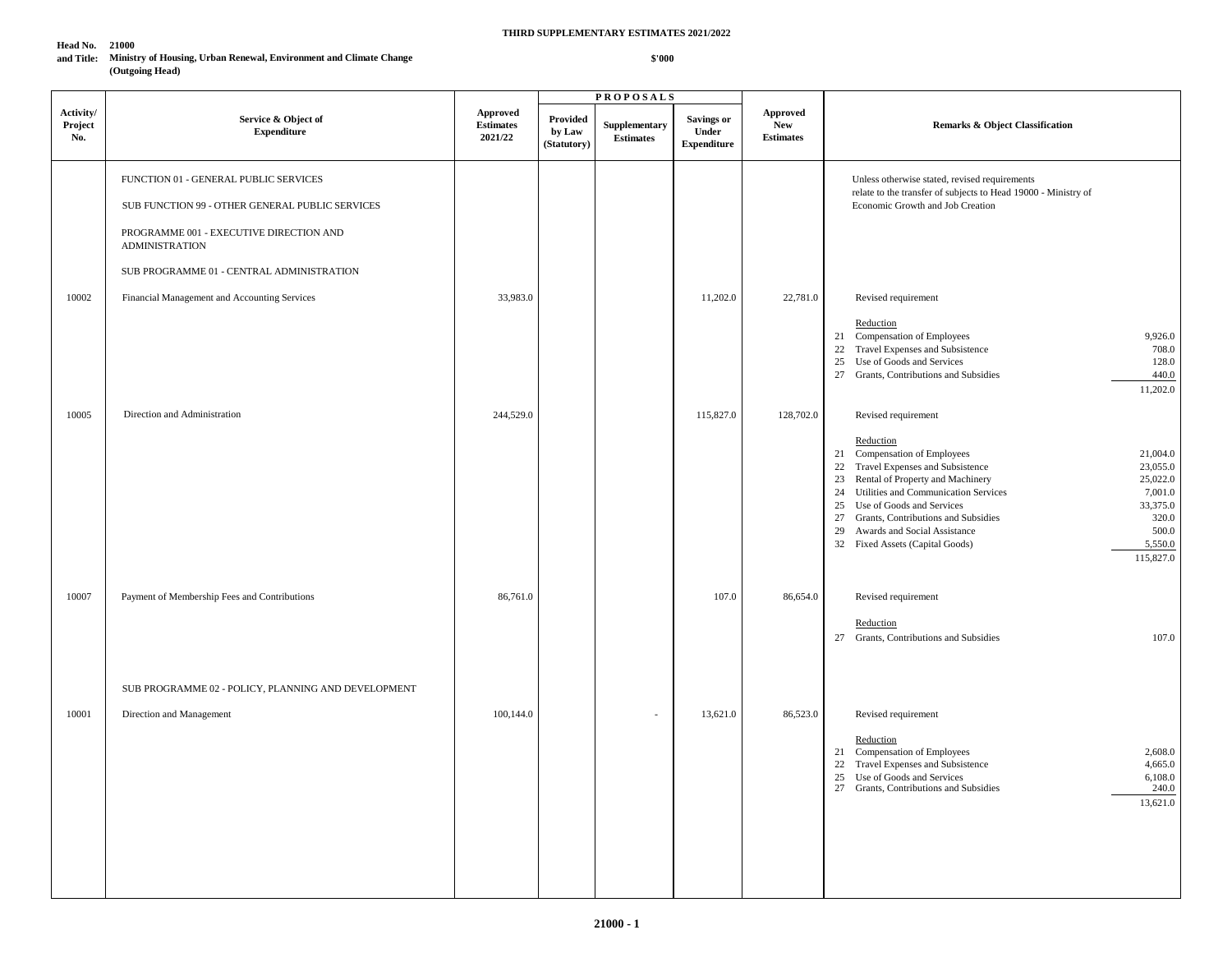**Head No. 21000** 

#### **and Title: Ministry of Housing, Urban Renewal, Environment and Climate Change (Outgoing Head)**

|                             |                                                                         |                                                |                                   | <b>PROPOSALS</b>                  |                                                  |                                                   |                                                                                                                                                                                                                                                           |
|-----------------------------|-------------------------------------------------------------------------|------------------------------------------------|-----------------------------------|-----------------------------------|--------------------------------------------------|---------------------------------------------------|-----------------------------------------------------------------------------------------------------------------------------------------------------------------------------------------------------------------------------------------------------------|
| Activity/<br>Project<br>No. | Service & Object of<br>${\bf Expenditure}$                              | <b>Approved</b><br><b>Estimates</b><br>2021/22 | Provided<br>by Law<br>(Statutory) | Supplementary<br><b>Estimates</b> | <b>Savings or</b><br>Under<br><b>Expenditure</b> | <b>Approved</b><br><b>New</b><br><b>Estimates</b> | <b>Remarks &amp; Object Classification</b>                                                                                                                                                                                                                |
|                             | FUNCTION 04 - ECONOMIC AFFAIRS                                          |                                                |                                   |                                   |                                                  |                                                   |                                                                                                                                                                                                                                                           |
|                             | SUB FUNCTION 14 - PHYSICAL PLANNING AND DEVELOPMENT                     |                                                |                                   |                                   |                                                  |                                                   |                                                                                                                                                                                                                                                           |
|                             | PROGRAMME 378 - LAND, INFRASTRUCTURE AND PHYSICAL<br><b>DEVELOPMENT</b> |                                                |                                   |                                   |                                                  |                                                   |                                                                                                                                                                                                                                                           |
|                             | SUB PROGRAMME 20 - LAND DEVELOPMENT AND<br>ADMINISTRATION SUPPORT       |                                                |                                   |                                   |                                                  |                                                   |                                                                                                                                                                                                                                                           |
| 11325                       | Spatial Data Management                                                 | 143,950.0                                      |                                   |                                   | 11,563.0                                         | 132,387.0                                         | Revised requirement                                                                                                                                                                                                                                       |
|                             |                                                                         |                                                |                                   |                                   |                                                  |                                                   | Reduction<br>21 Compensation of Employees<br>9,567.0<br>22 Travel Expenses and Subsistence<br>1,636.0<br>27 Grants, Contributions and Subsidies<br>160.0<br>32 Fixed Assets (Capital Goods)<br>200.0<br>11,563.0                                          |
| 11338                       | Squatter Management                                                     | 22,623.0                                       |                                   |                                   | 8,178.0                                          | 14,445.0                                          | Revised requirement                                                                                                                                                                                                                                       |
|                             |                                                                         |                                                |                                   |                                   |                                                  |                                                   | Reduction<br>21 Compensation of Employees<br>2,037.0<br>22 Travel Expenses and Subsistence<br>2,327.0<br>25 Use of Goods and Services<br>3,474.0<br>27 Grants, Contributions and Subsidies<br>40.0<br>32 Fixed Assets (Capital Goods)<br>300.0<br>8,178.0 |
|                             | SUB PROGRAMME 22 - REAL ESTATE SECTOR REGULATION                        |                                                |                                   |                                   |                                                  |                                                   |                                                                                                                                                                                                                                                           |
| 10005                       | Direction and Administration                                            | 330,214.0                                      |                                   |                                   | 42,136.0                                         | 288,078.0                                         | Revised requirement<br>Reduction<br>27 Grants, Contributions and Subsidies (AIA-\$40.491m)<br>42,136.0                                                                                                                                                    |
|                             |                                                                         |                                                |                                   |                                   |                                                  |                                                   |                                                                                                                                                                                                                                                           |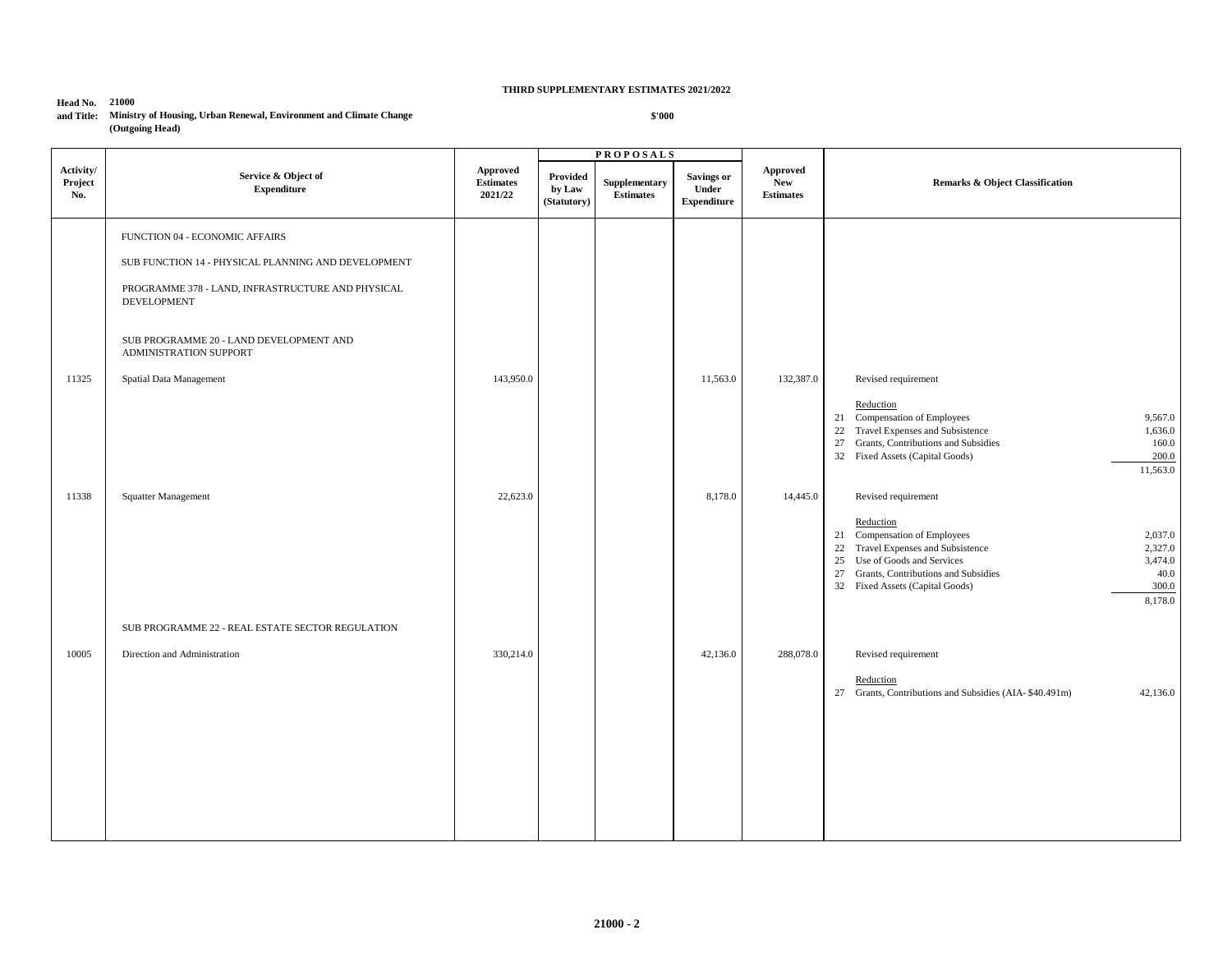#### **Head No. 21000 and Title: Ministry of Housing, Urban Renewal, Environment and Climate Change (Outgoing Head)**

|                             |                                                                                                                                                                                                                                           |                                                |                                   | <b>PROPOSALS</b>                  |                                                  |                                            |                                                                                                                                                                                                                                                                                                                                                       |
|-----------------------------|-------------------------------------------------------------------------------------------------------------------------------------------------------------------------------------------------------------------------------------------|------------------------------------------------|-----------------------------------|-----------------------------------|--------------------------------------------------|--------------------------------------------|-------------------------------------------------------------------------------------------------------------------------------------------------------------------------------------------------------------------------------------------------------------------------------------------------------------------------------------------------------|
| Activity/<br>Project<br>No. | Service & Object of<br><b>Expenditure</b>                                                                                                                                                                                                 | <b>Approved</b><br><b>Estimates</b><br>2021/22 | Provided<br>by Law<br>(Statutory) | Supplementary<br><b>Estimates</b> | <b>Savings or</b><br>Under<br><b>Expenditure</b> | Approved<br><b>New</b><br><b>Estimates</b> | <b>Remarks &amp; Object Classification</b>                                                                                                                                                                                                                                                                                                            |
| 10005                       | SUB FUNCTION 15 - SCIENTIFIC AND TECHNOLOGICAL SERVICES<br>PROGRAMME 185 - ENVIRONMENTAL MANAGEMENT AND<br><b>CLIMATE CHANGE</b><br>SUB PROGRAMME 20 - CLIMATE CHANGE MITIGATION AND<br><b>ADAPTATION</b><br>Direction and Administration | 89,727.0                                       |                                   |                                   | 53,491.0                                         | 36,236.0                                   | Revised requirement<br>Reduction<br>21 Compensation of Employees<br>5,224.0<br>Travel Expenses and Subsistence<br>4,264.0<br>22<br>Rental of Property and Machinery<br>100.0<br>23<br>Utilities and Communication Services<br>15.0<br>24<br>Use of Goods and Services<br>43,808.0<br>25<br>27 Grants, Contributions and Subsidies<br>80.0<br>53,491.0 |
|                             | SUB PROGRAMME 21 - METEOROLOGICAL/WEATHER SERVICES                                                                                                                                                                                        |                                                |                                   |                                   |                                                  |                                            |                                                                                                                                                                                                                                                                                                                                                       |
| 10005                       | Direction and Administration                                                                                                                                                                                                              | 56,424.0                                       |                                   |                                   | 10,206.0                                         | 46,218.0                                   | Revised requirement<br>Reduction<br>21 Compensation of Employees<br>3,549.0<br>Travel Expenses and Subsistence<br>73.0<br>22<br>25 Use of Goods and Services (AIA-\$3.450m)<br>5,704.0<br>Grants, Contributions and Subsidies<br>630.0<br>27<br>250.0<br>32 Fixed Assets (Capital Goods)<br>10,206.0                                                  |
| 12106                       | <b>Weather Services</b>                                                                                                                                                                                                                   | 127,099.0                                      |                                   |                                   | 35,138.0                                         | 91,961.0                                   | Revised requirement<br>Reduction<br>21 Compensation of Employees<br>21,370.0<br>Travel Expenses and Subsistence<br>2,714.0<br>22<br>Use of Goods and Services<br>9,767.0<br>25<br>27 Grants, Contributions and Subsidies<br>960.0<br>327.0<br>32 Fixed Assets (Capital Goods)<br>35,138.0                                                             |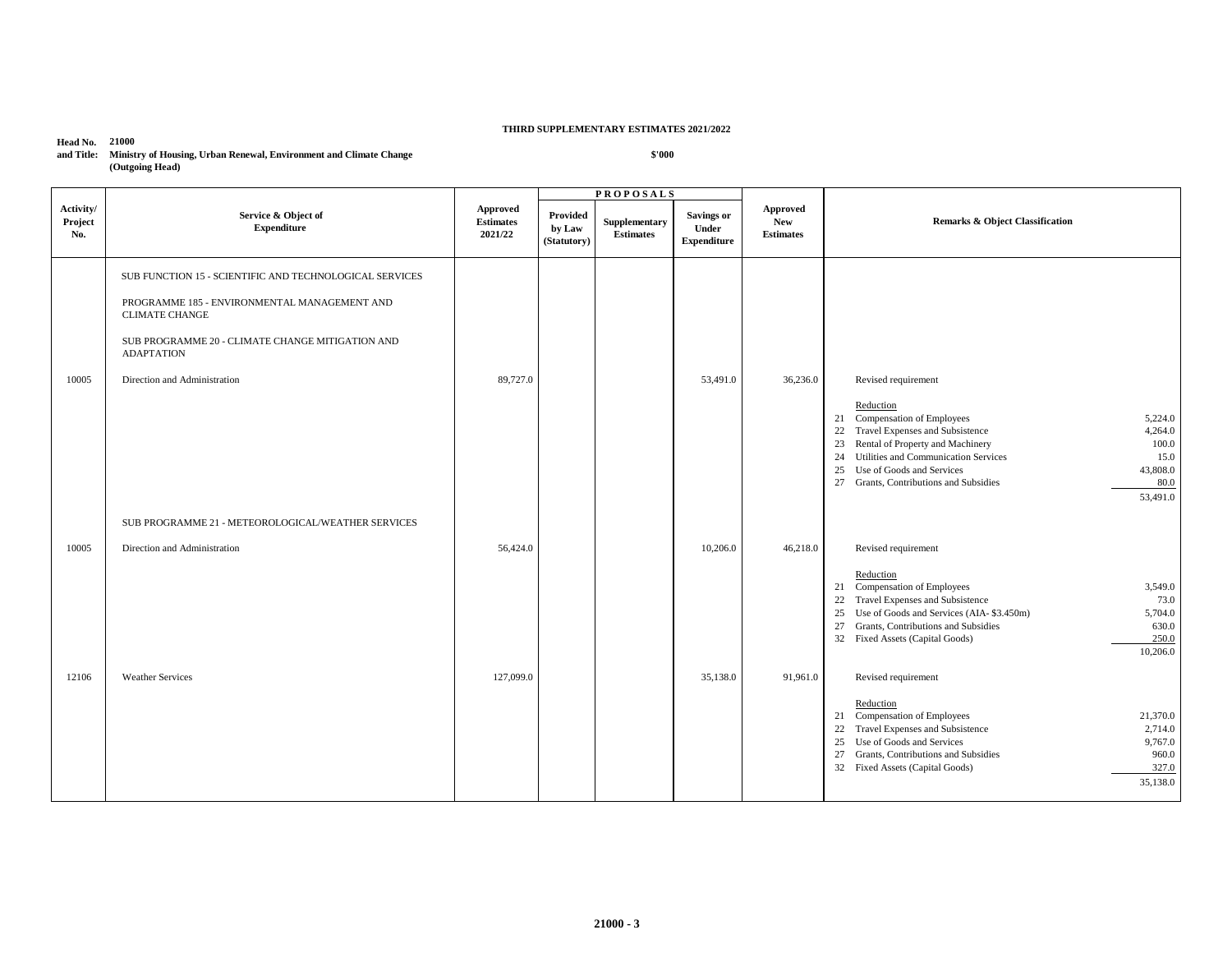**\$'000**

#### **Head No. 21000**

#### **and Title: Ministry of Housing, Urban Renewal, Environment and Climate Change (Outgoing Head)**

|                             |                                                                         |                                                |                                   | <b>PROPOSALS</b>                  |                                           |                                                   |                                                                                                                                                                                                                                                                                                                                                 |
|-----------------------------|-------------------------------------------------------------------------|------------------------------------------------|-----------------------------------|-----------------------------------|-------------------------------------------|---------------------------------------------------|-------------------------------------------------------------------------------------------------------------------------------------------------------------------------------------------------------------------------------------------------------------------------------------------------------------------------------------------------|
| Activity/<br>Project<br>No. | Service & Object of<br><b>Expenditure</b>                               | <b>Approved</b><br><b>Estimates</b><br>2021/22 | Provided<br>by Law<br>(Statutory) | Supplementary<br><b>Estimates</b> | Savings or<br>Under<br><b>Expenditure</b> | <b>Approved</b><br><b>New</b><br><b>Estimates</b> | <b>Remarks &amp; Object Classification</b>                                                                                                                                                                                                                                                                                                      |
| 12107                       | <b>Climate Services</b>                                                 | 55,532.0                                       |                                   |                                   | 11,358.0                                  | 44,174.0                                          | Revised requirement<br>Reduction                                                                                                                                                                                                                                                                                                                |
|                             |                                                                         |                                                |                                   |                                   |                                           |                                                   | 21 Compensation of Employees<br>1,476.0<br>22 Travel Expenses and Subsistence<br>8.0<br>23 Rental of Property and Machinery<br>43.0<br>24 Utilities and Communication Services<br>799.0<br>5,850.0<br>25 Use of Goods and Services<br>27 Grants, Contributions and Subsidies<br>160.0<br>3,022.0<br>32 Fixed Assets (Capital Goods)<br>11,358.0 |
|                             | FUNCTION 05 - ENVIRONMENTAL PROTECTION AND<br><b>CONSERVATION</b>       |                                                |                                   |                                   |                                           |                                                   |                                                                                                                                                                                                                                                                                                                                                 |
|                             | SUB FUNCTION 04 - PROTECTION OF BIODIVERSITY AND<br>LANDSCAPE           |                                                |                                   |                                   |                                           |                                                   |                                                                                                                                                                                                                                                                                                                                                 |
|                             | PROGRAMME 185 - ENVIRONMENTAL MANAGEMENT AND<br><b>CLIMATE CHANGE</b>   |                                                |                                   |                                   |                                           |                                                   |                                                                                                                                                                                                                                                                                                                                                 |
|                             | SUB PROGRAMME 02 - POLICY, PLANNING AND DEVELOPMENT                     |                                                |                                   |                                   |                                           |                                                   |                                                                                                                                                                                                                                                                                                                                                 |
| 10005                       | Direction and Administration                                            | 73,229.0                                       |                                   |                                   | 21,922.0                                  | 51,307.0                                          | Revised requirement<br>Reduction<br>21 Compensation of Employees<br>11,790.0<br>22 Travel Expenses and Subsistence<br>2,160.0<br>25 Use of Goods and Services<br>10,257.0<br>27 Grants, Contributions and Subsidies<br>40.0<br>433.0<br>32 Fixed Assets (Capital Goods)<br>24,680.0                                                             |
|                             |                                                                         |                                                |                                   |                                   |                                           |                                                   | Additional                                                                                                                                                                                                                                                                                                                                      |
|                             |                                                                         |                                                |                                   |                                   |                                           |                                                   | 24 Utilities and Communication Services<br>2,758.0                                                                                                                                                                                                                                                                                              |
|                             |                                                                         |                                                |                                   |                                   |                                           |                                                   | 21,922.0<br>Net reduction                                                                                                                                                                                                                                                                                                                       |
|                             | FUNCTION 06 - HOUSING AND COMMUNITY AMENITIES                           |                                                |                                   |                                   |                                           |                                                   |                                                                                                                                                                                                                                                                                                                                                 |
|                             | SUB FUNCTION 01 - HOUSING DEVELOPMENT                                   |                                                |                                   |                                   |                                           |                                                   |                                                                                                                                                                                                                                                                                                                                                 |
|                             | PROGRAMME 378 - LAND, INFRASTRUCTURE AND PHYSICAL<br><b>DEVELOPMENT</b> |                                                |                                   |                                   |                                           |                                                   |                                                                                                                                                                                                                                                                                                                                                 |
|                             | SUB PROGRAMME 20 - LAND DEVELOPMENT AND<br>ADMINISTRATION SUPPORT       |                                                |                                   |                                   |                                           |                                                   |                                                                                                                                                                                                                                                                                                                                                 |
| 10162                       | <b>Construction Services</b>                                            | 54,124.0                                       |                                   |                                   | 44,414.0                                  | 9,710.0                                           | Revised requirement                                                                                                                                                                                                                                                                                                                             |
|                             |                                                                         |                                                |                                   |                                   |                                           |                                                   | Reduction<br>25 Use of Goods and Services<br>44,414.0                                                                                                                                                                                                                                                                                           |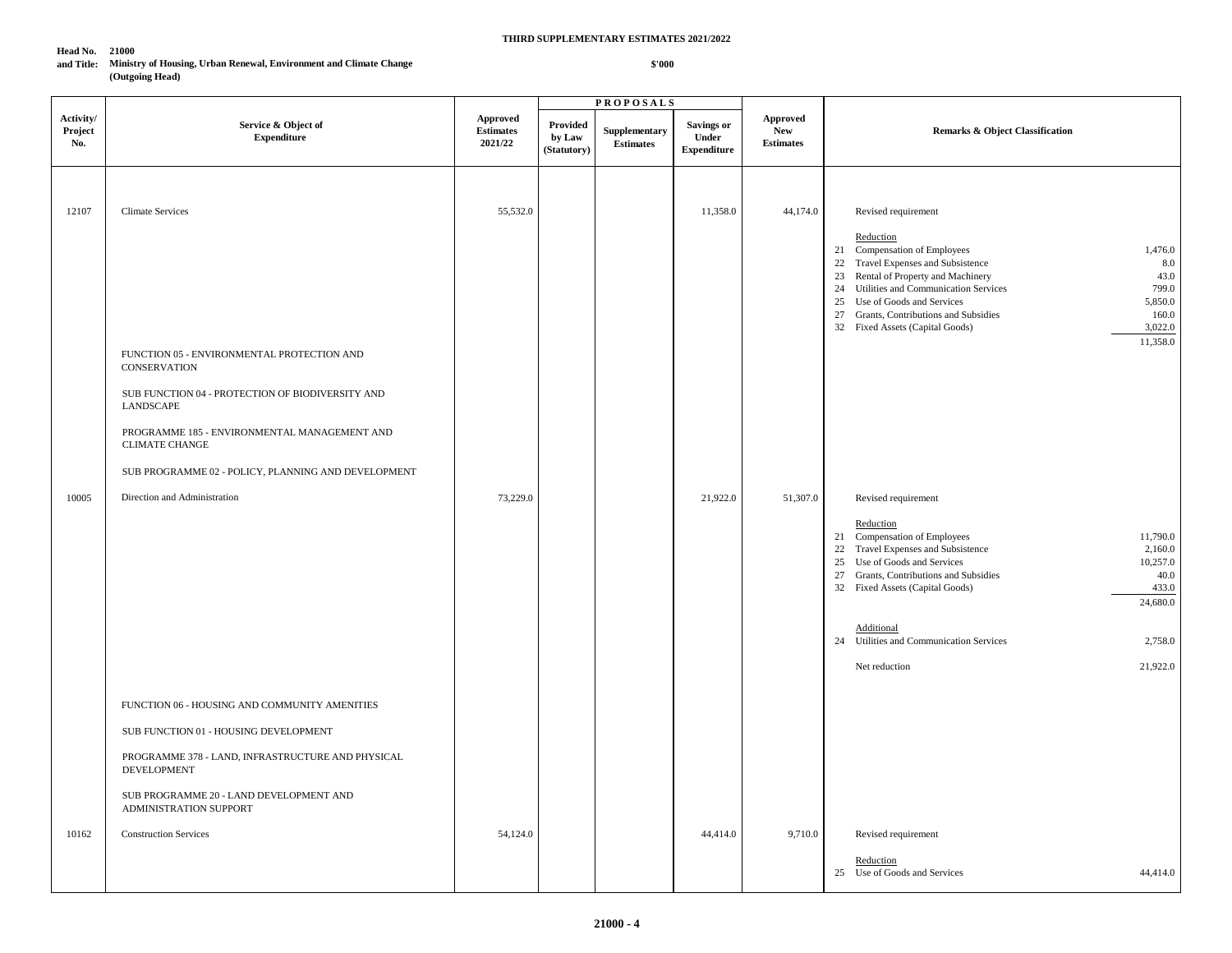**\$'000**

#### **Head No. 21000**

#### **and Title: Ministry of Housing, Urban Renewal, Environment and Climate Change (Outgoing Head)**

|                             |                                                                         |                                                |                                          | <b>PROPOSALS</b>                  |                                           |                                            |                                                                                                                                                                                                                                                                                           |
|-----------------------------|-------------------------------------------------------------------------|------------------------------------------------|------------------------------------------|-----------------------------------|-------------------------------------------|--------------------------------------------|-------------------------------------------------------------------------------------------------------------------------------------------------------------------------------------------------------------------------------------------------------------------------------------------|
| Activity/<br>Project<br>No. | Service & Object of<br><b>Expenditure</b>                               | <b>Approved</b><br><b>Estimates</b><br>2021/22 | <b>Provided</b><br>by Law<br>(Statutory) | Supplementary<br><b>Estimates</b> | Savings or<br>Under<br><b>Expenditure</b> | Approved<br><b>New</b><br><b>Estimates</b> | <b>Remarks &amp; Object Classification</b>                                                                                                                                                                                                                                                |
|                             | SUB PROGRAMME 21 - HOUSING INFRASTRUCTURE<br>DEVELOPMENT AND MANAGEMENT |                                                |                                          |                                   |                                           |                                            |                                                                                                                                                                                                                                                                                           |
| 10005                       | Direction and Administration                                            | 62,767.0                                       |                                          |                                   | 20,851.0                                  | 41,916.0                                   | Revised requirement                                                                                                                                                                                                                                                                       |
|                             |                                                                         |                                                |                                          |                                   |                                           |                                            | Reduction<br>21 Compensation of Employees<br>14,038.0<br>22 Travel Expenses and Subsistence<br>4,500.0<br>2,233.0<br>25 Use of Goods and Services<br>27 Grants, Contributions and Subsidies<br>80.0<br>20,851.0                                                                           |
| 10508                       | Management of Housing Schemes                                           | 207,396.0                                      |                                          |                                   | 53,995.0                                  | 153,401.0                                  | Revised requirement                                                                                                                                                                                                                                                                       |
|                             |                                                                         |                                                |                                          |                                   |                                           |                                            | Reduction<br>21 Compensation of Employees<br>20,457.0<br>22 Travel Expenses and Subsistence<br>15,316.0<br>25 Use of Goods and Services<br>5,128.0<br>2,360.0<br>27<br>Grants, Contributions and Subsidies<br>10,324.0<br>31 Land<br>410.0<br>32 Fixed Assets (Capital Goods)<br>53,995.0 |
| 10515                       | Contribution to Housing Fund for Capital Development                    | 138,449.0                                      |                                          |                                   | 45,584.0                                  | 92,865.0                                   | Revised requirement                                                                                                                                                                                                                                                                       |
|                             |                                                                         |                                                |                                          |                                   |                                           |                                            | Reduction<br>27 Grants, Contributions and Subsidies<br>45,584.0                                                                                                                                                                                                                           |
| 12825                       | <b>Enhancement of Community Environs</b>                                | 293,713.0                                      |                                          |                                   | 10,923.0                                  | 282,790.0                                  | Revised requirement                                                                                                                                                                                                                                                                       |
|                             |                                                                         |                                                |                                          |                                   |                                           |                                            | Reduction<br>10,923.0<br>25 Use of Goods and Services                                                                                                                                                                                                                                     |
|                             | SUB PROGRAMME 22 - REAL ESTATE SECTOR REGULATION                        |                                                |                                          |                                   |                                           |                                            |                                                                                                                                                                                                                                                                                           |
| 10005                       | Direction and Administration                                            | 30,064.0                                       |                                          |                                   | 10,728.0                                  | 19,336.0                                   | Revised requirement                                                                                                                                                                                                                                                                       |
|                             |                                                                         |                                                |                                          |                                   |                                           |                                            | Reduction<br>21 Compensation of Employees<br>3,085.0<br>22 Travel Expenses and Subsistence<br>2,150.0<br>25 Use of Goods and Services<br>4,728.0<br>360.0<br>27<br>Grants, Contributions and Subsidies<br>405.0<br>32 Fixed Assets (Capital Goods)<br>10,728.0                            |
|                             | <b>GROSS TOTAL</b>                                                      | 2,170,125.0                                    | $\blacksquare$                           | $\blacksquare$                    | 521,244.0                                 | 1,648,881.0                                |                                                                                                                                                                                                                                                                                           |
|                             | <b>LESS APPROPRIATIONS-IN-AID</b>                                       | 270,041.0                                      | $\blacksquare$                           | $\mathbf{u}$                      | 43,941.0                                  | 226,100.0                                  |                                                                                                                                                                                                                                                                                           |
|                             | NET TOTAL HEAD 21000                                                    | 1,900,084.0                                    | $\mathbf{r}$                             | $\sim$                            | 477,303.0                                 | 1,422,781.0                                |                                                                                                                                                                                                                                                                                           |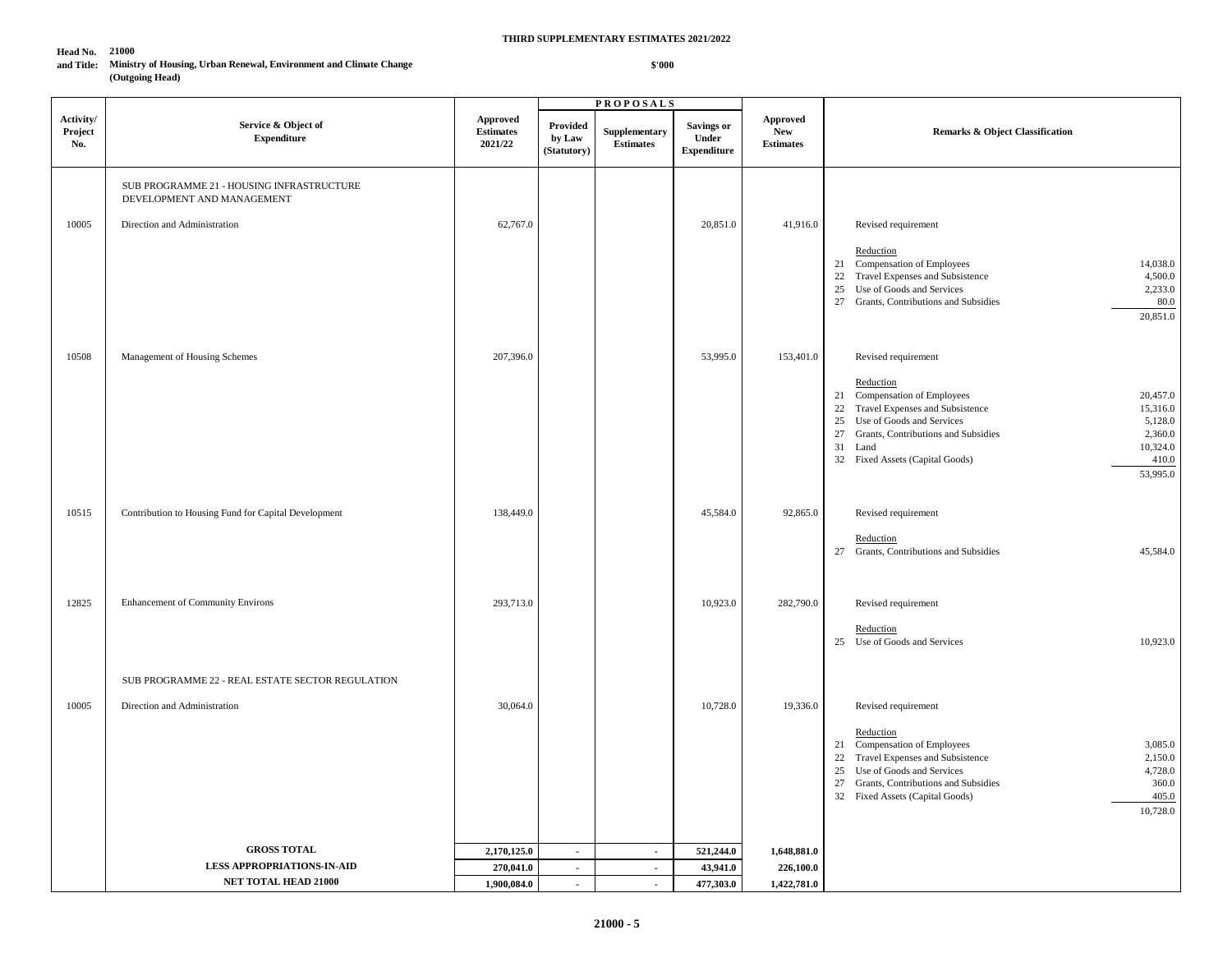#### **Head No. 21000C**

#### **THIRD SUPPLEMENTARY ESTIMATES 2021/2022**

 **\$'000**

#### **and Title: Ministry of Housing, Urban Renewal, Environment and**

#### **Climate Change (Capital) (Outgoing Head)**

|                             |                                                                                                                                                                                                                                                                        |                                                  |                                   | <b>PROPOSALS</b>                  |                                           |                                                   |                                                                                                                                                                                                                                                                                                          |  |
|-----------------------------|------------------------------------------------------------------------------------------------------------------------------------------------------------------------------------------------------------------------------------------------------------------------|--------------------------------------------------|-----------------------------------|-----------------------------------|-------------------------------------------|---------------------------------------------------|----------------------------------------------------------------------------------------------------------------------------------------------------------------------------------------------------------------------------------------------------------------------------------------------------------|--|
| Activity/<br>Project<br>No. | Service & Object of<br><b>Expenditure</b>                                                                                                                                                                                                                              | <b>Approved</b><br><b>Estimates</b><br>2021/2022 | Provided<br>by Law<br>(Statutory) | Supplementary<br><b>Estimates</b> | Savings or<br>Under<br><b>Expenditure</b> | <b>Approved</b><br><b>New</b><br><b>Estimates</b> | <b>Remarks &amp; Object Classification</b>                                                                                                                                                                                                                                                               |  |
|                             | FUNCTION 05 - ENVIRONMENTAL PROTECTION AND<br><b>CONSERVATION</b><br>SUB FUNCTION 04 - PROTECTION OF BIODIVERSITY AND<br>LANDSCAPE<br>PROGRAMME 185 - ENVIRONMENTAL MANAGEMENT<br>AND CLIMATE CHANGE<br>SUB PROGRAMME 20 - CLIMATE CHANGE MITIGATION<br>AND ADAPTATION |                                                  |                                   |                                   |                                           |                                                   | Unless otherwise stated, revised requirements relate to the<br>transfer of subjects to Head 19000C - Ministry of Economic Growth<br>and Job Creation (Capital)                                                                                                                                           |  |
| 29475                       | Pilot Programme for Climate Resilience II (PPCRII) - Adaptation<br>Programme and Financing Mechanism                                                                                                                                                                   | 244,939.0                                        |                                   |                                   | 149,272.0                                 | 95,667.0                                          | Revised requirement<br>Reduction<br>Travel Expenses and Subsistence (IDB Grant \$0.348m)<br>348.0<br>22<br>Use of Goods and Services (GOJ \$4.244m; Loan \$74.498m;<br>107,593.0<br>25<br>Grant \$28.851m)<br>Fixed Asset (Capital Goods) (Loan \$41.25m; Grant \$0.081m)<br>41,331.0<br>32<br>149,272.0 |  |
| 29546                       | Green Climate Readiness Support<br>SUB PROGRAMME 23 - ENVIRONMENTAL PROTECTION<br><b>ENFORCEMENT</b>                                                                                                                                                                   | 65,000.0                                         |                                   |                                   | 43,595.0                                  | 21,405.0                                          | Revised requirement<br>Reduction<br>Travel Expenses and Subsistence (Grant)<br>3,550.0<br>22<br>40,045.0<br>Use of Goods and Services (Grant)<br>25<br>43,595.0                                                                                                                                          |  |
| 29513                       | Developing a Comprehensive Bush Fire Warning Index for Effective<br><b>Bush Fire Management</b>                                                                                                                                                                        | 1,425.0                                          |                                   |                                   | 1,425.0                                   | $\sim$                                            | Revised requirement<br>Reduction<br>Use of Goods and Services<br>1,425.0<br>25                                                                                                                                                                                                                           |  |
|                             | <b>TOTAL HEAD 21000C</b>                                                                                                                                                                                                                                               | 311,364.0                                        | $\blacksquare$                    | $\blacksquare$                    | 194,292.0                                 | 117,072.0                                         |                                                                                                                                                                                                                                                                                                          |  |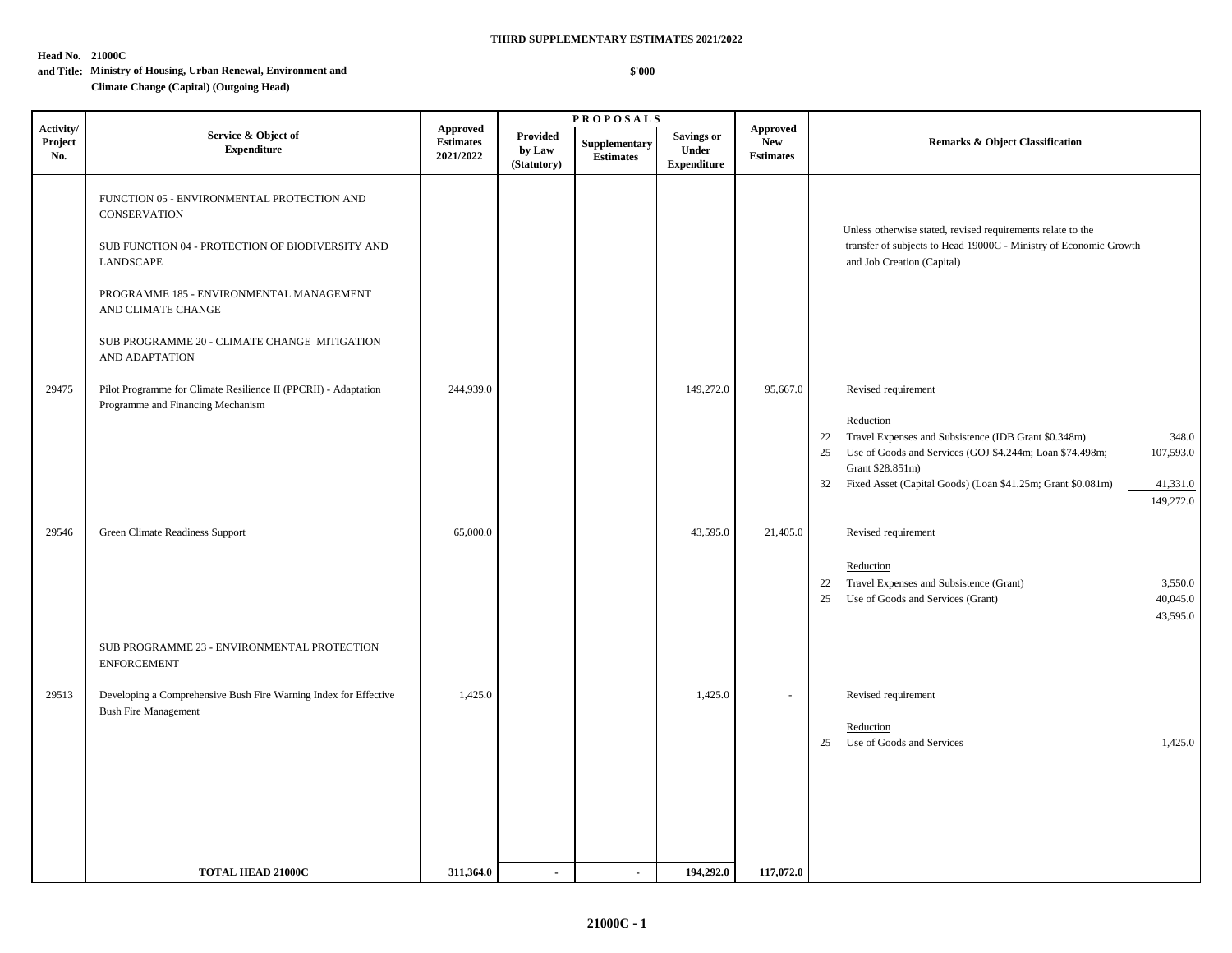#### **Head No. 21046 and Title: Forestry Department (Outgoing Head)**

|                             |                                                                                                                                                                                                                         |                                                |                                   | <b>PROPOSALS</b>                  |                                           |                                                   |                                                                                                                                                                                                                                                                                                                                                                                                                                             |
|-----------------------------|-------------------------------------------------------------------------------------------------------------------------------------------------------------------------------------------------------------------------|------------------------------------------------|-----------------------------------|-----------------------------------|-------------------------------------------|---------------------------------------------------|---------------------------------------------------------------------------------------------------------------------------------------------------------------------------------------------------------------------------------------------------------------------------------------------------------------------------------------------------------------------------------------------------------------------------------------------|
| Activity/<br>Project<br>No. | Service & Object of<br><b>Expenditure</b>                                                                                                                                                                               | <b>Approved</b><br><b>Estimates</b><br>2021/22 | Provided<br>by Law<br>(Statutory) | Supplementary<br><b>Estimates</b> | Savings or<br>Under<br><b>Expenditure</b> | <b>Approved</b><br><b>New</b><br><b>Estimates</b> | <b>Remarks &amp; Object Classification</b>                                                                                                                                                                                                                                                                                                                                                                                                  |
| 10001                       | FUNCTION 04 - ECONOMIC AFFAIRS<br>SUBFUNCTION 03 - AGRICULTURE, FORESTRY AND FISHING<br>PROGRAMME 001 - EXECUTIVE DIRECTION AND ADMINISTRATION<br>SUB-PROGRAMME 01 - CENTRAL ADMINISTRATION<br>Direction and Management | 409,583.0                                      |                                   |                                   | 74,968.0                                  | 334,615.0                                         | Unless otherwise stated, revised requirements relate to the<br>transfer of subjects to Head 19046 - Forestry Department.<br>Revised requirement<br>Reduction<br>21 Compensation of Employees<br>29,340.0<br>22 Travel Expenses and Subsistence<br>7,041.0<br>24 Utilities and Communication Services<br>5,556.0<br>25 Use of Goods and Services<br>21,938.0<br>31 Land<br>3,000.0<br>32 Fixed Assets (Capital Goods)<br>8,093.0<br>74,968.0 |
|                             | PROGRAMME 102 - FOREST CONSERVATION<br>SUB-PROGRAMME 20 - MANAGEMENT AND CONSERVATION<br>OF FOREST RESOURCES                                                                                                            |                                                |                                   |                                   |                                           |                                                   |                                                                                                                                                                                                                                                                                                                                                                                                                                             |
| 10174                       | Forest Development and Management                                                                                                                                                                                       | 774,585.0                                      |                                   |                                   | 144,446.0                                 | 630,139.0                                         | Revised requirement<br>Reduction<br>21 Compensation of Employees<br>66,285.0<br>22 Travel Expenses and Subsistence<br>29,430.0<br>23 Rental of Property and Machinery<br>2,850.0<br>24 Utilities and Communication Services<br>1,533.0<br>25 Use of Goods and Services (AIA - \$10.0M)<br>43,001.0<br>27 Grants, Contributions and Subsidies<br>400.0<br>947.0<br>32 Fixed Assets (Capital Goods)<br>144,446.0                              |
|                             | <b>GROSS TOTAL HEAD</b>                                                                                                                                                                                                 | 1,184,168.0                                    | $\mathbf{r}$                      |                                   | 219,414.0                                 | 964,754.0                                         |                                                                                                                                                                                                                                                                                                                                                                                                                                             |
|                             | <b>LESS APPROPRIATIONS IN AID</b>                                                                                                                                                                                       | 10,000.0                                       | $\sim$                            | $\mathcal{L}^{\pm}$               | 10,000.0                                  |                                                   |                                                                                                                                                                                                                                                                                                                                                                                                                                             |
|                             | NET TOTAL HEAD 21046                                                                                                                                                                                                    | 1,174,168.0                                    | $\sim$                            | $\sim$                            | 209,414.0                                 | 964,754.0                                         |                                                                                                                                                                                                                                                                                                                                                                                                                                             |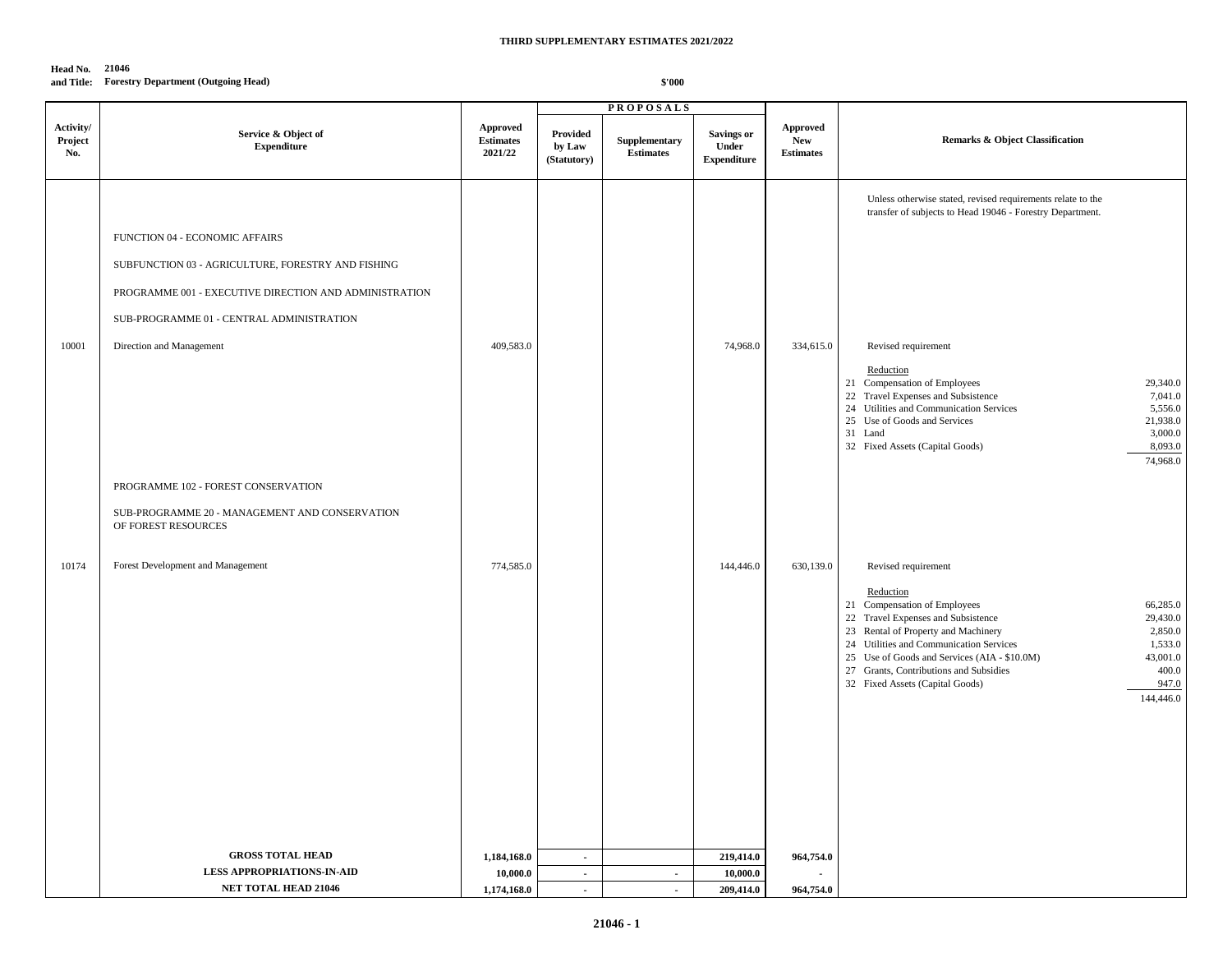#### **Head No. 27000 and Title: Ministry of Legal and Constitutional Affairs**

|                             |                                                                                                                                                                                                   |                                                |                                   | <b>PROPOSALS</b>           |                                                  |                                                   |                                                                                                                                                                                                                                                                                                     |
|-----------------------------|---------------------------------------------------------------------------------------------------------------------------------------------------------------------------------------------------|------------------------------------------------|-----------------------------------|----------------------------|--------------------------------------------------|---------------------------------------------------|-----------------------------------------------------------------------------------------------------------------------------------------------------------------------------------------------------------------------------------------------------------------------------------------------------|
| Activity/<br>Project<br>No. | Service & Object of<br><b>Expenditure</b>                                                                                                                                                         | <b>Approved</b><br><b>Estimates</b><br>2021/22 | Provided<br>by Law<br>(Statutory) | Supplementary<br>Estimates | <b>Savings or</b><br>Under<br><b>Expenditure</b> | <b>Approved</b><br><b>New</b><br><b>Estimates</b> | <b>Remarks &amp; Object Classification</b>                                                                                                                                                                                                                                                          |
|                             | FUNCTION 03 - PUBLIC ORDER AND SAFETY<br>SUB-FUNCTION 03 - LAW COURTS<br>PROGRAMME 001- EXECUTIVE DIRECTION AND<br><b>ADMINISTRATION</b><br>SUB PROGRAMME 02 - POLICY PLANNING AND<br>DEVELOPMENT |                                                |                                   |                            |                                                  |                                                   | Unless otherwise stated, additional requirements relate to<br>the transfer of subjects from Head 28000 - Ministry of Justice<br>Head 28033 - Office of the Parliamentary Counsel and Head<br>28052 - Legal Reform Department                                                                        |
| 10001                       | Direction and Management                                                                                                                                                                          |                                                |                                   | 3,818.0                    |                                                  | 3,818.0                                           | Additional requirement<br>Additional<br>21 Compensation of Employees<br>2,944.0<br>22 Travel Expenses and Subsistence<br>874.0<br>3,818.0                                                                                                                                                           |
| 10005                       | PROGRAMME 188 - FACILITATION OF LAW REFORM<br>SUB PROGRAMME 20 - CONSTITUTIONAL AND<br>LEGISLATIVE REFORM<br>Direction and Administration                                                         |                                                |                                   | 20,658.0                   |                                                  | 20,658.0                                          | Additional requirement<br>Additional<br>21 Compensation of Employees<br>13,244.0<br>22 Travel Expenses and Subsistence<br>4,609.0<br>Rental of Property and Machinery<br>1,652.0<br>23<br>Utilities and Communication Services<br>52.0<br>24<br>25 Use of Goods and Services<br>1,101.0<br>20,658.0 |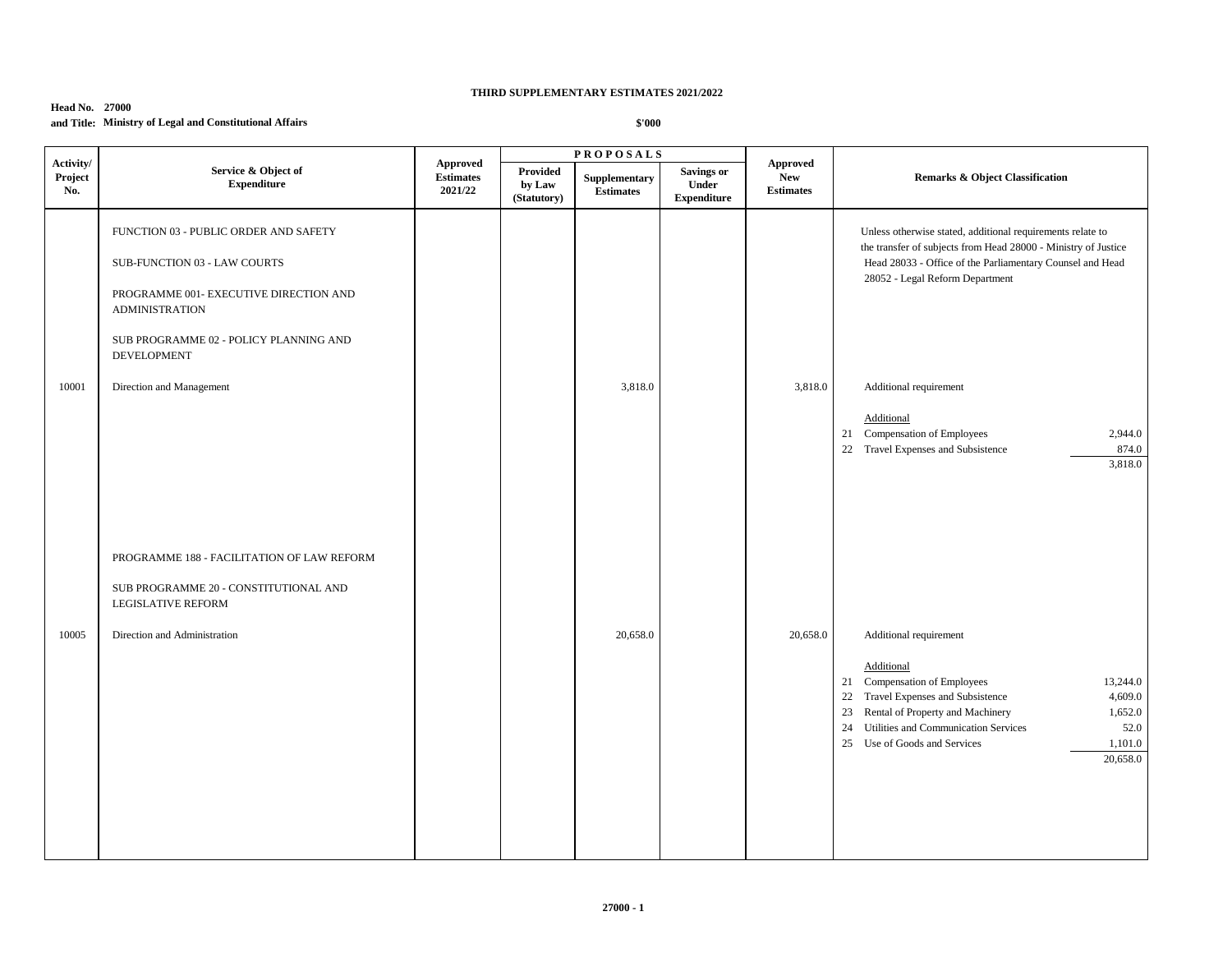#### **Head No. 27000 and Title: Ministry of Legal and Constitutional Affairs**

|                             |                                                                    |                                         |                                   | <b>PROPOSALS</b>                  |                                                  |                                            |                                                                                                                                                                                                                                                                                                                                                                                                   |
|-----------------------------|--------------------------------------------------------------------|-----------------------------------------|-----------------------------------|-----------------------------------|--------------------------------------------------|--------------------------------------------|---------------------------------------------------------------------------------------------------------------------------------------------------------------------------------------------------------------------------------------------------------------------------------------------------------------------------------------------------------------------------------------------------|
| Activity/<br>Project<br>No. | Service & Object of<br><b>Expenditure</b>                          | Approved<br><b>Estimates</b><br>2021/22 | Provided<br>by Law<br>(Statutory) | Supplementary<br><b>Estimates</b> | <b>Savings or</b><br>Under<br><b>Expenditure</b> | Approved<br><b>New</b><br><b>Estimates</b> | Remarks & Object Classification                                                                                                                                                                                                                                                                                                                                                                   |
|                             | SUB PROGRAMME 21 - DRAFTING OF BILLS AND<br>SUBSIDIARY LEGISLATION |                                         |                                   |                                   |                                                  |                                            |                                                                                                                                                                                                                                                                                                                                                                                                   |
| 10005                       | Direction and Administration                                       |                                         |                                   | 19,913.0                          |                                                  | 19,913.0                                   | Additional requirement<br>Additional<br>21 Compensation of Employees<br>7,001.0<br>22 Travel Expenses and Subsistence<br>4,940.0<br>Rental of Property and Machinery<br>3,540.0<br>23<br>Utilities and Communication Services<br>110.0<br>24<br>Use of Goods and Services<br>3,486.0<br>25<br>Awards and Social Assistance<br>500.0<br>29<br>336.0<br>32 Fixed Assets (Capital Goods)<br>19,913.0 |
|                             | SUB PROGRAMME 22 - DISSEMINATION OF<br>LEGISLATIVE INFORMATION     |                                         |                                   |                                   |                                                  |                                            |                                                                                                                                                                                                                                                                                                                                                                                                   |
| 10005                       | Direction and Administration                                       |                                         |                                   | 6,134.0                           |                                                  | 6,134.0                                    | Additional requirement<br>Additional<br>21 Compensation of Employees<br>2,504.0<br>Travel Expenses and Subsistence<br>846.0<br>22<br>Utilities and Communication Services<br>48.0<br>24<br>Use of Goods and Services<br>2,698.0<br>25<br>38.0<br>32 Fixed Assets (Capital Goods)<br>6,134.0                                                                                                       |
|                             | SUB PROGRAMME 23 - LEGAL EDUCATION AND<br><b>DEVELOPMENT</b>       |                                         |                                   |                                   |                                                  |                                            |                                                                                                                                                                                                                                                                                                                                                                                                   |
| 11569                       | Support to Law School                                              |                                         |                                   | 40,314.0                          |                                                  | 40,314.0                                   | Additional requirement<br>Additional<br>27 Grants, Contributions and Subsidies<br>40,314.0                                                                                                                                                                                                                                                                                                        |
|                             | <b>TOTAL HEAD 27000</b>                                            |                                         |                                   | 90,837.0                          |                                                  | 90,837.0                                   |                                                                                                                                                                                                                                                                                                                                                                                                   |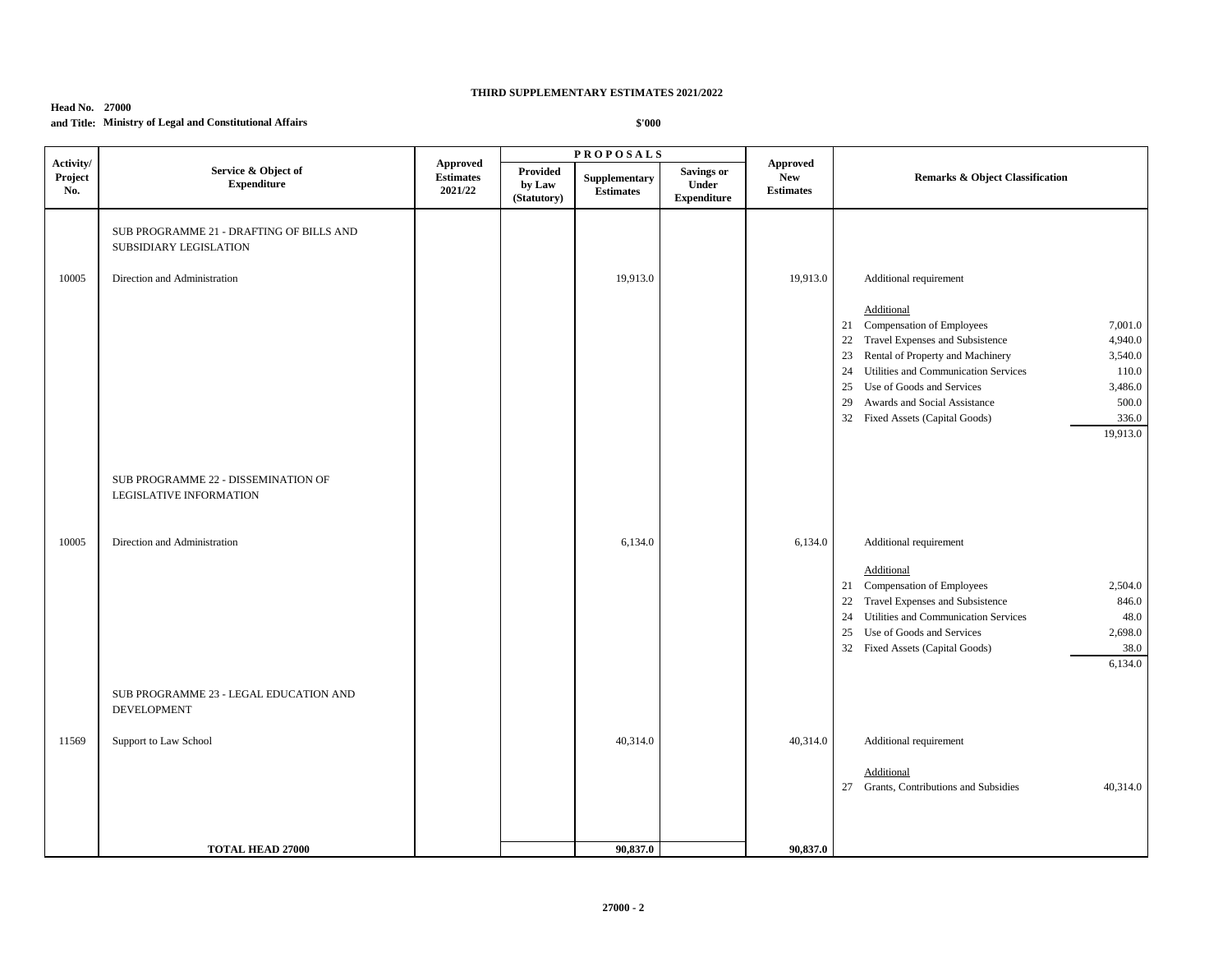#### **Head No. 28000 and Title: Ministry of Justice**

|                             |                                                                |                                                | <b>PROPOSALS</b>                         |                                   |                                               |                                            |                                                                                                                                                                                                                                                         |  |
|-----------------------------|----------------------------------------------------------------|------------------------------------------------|------------------------------------------|-----------------------------------|-----------------------------------------------|--------------------------------------------|---------------------------------------------------------------------------------------------------------------------------------------------------------------------------------------------------------------------------------------------------------|--|
| Activity/<br>Project<br>No. | Service & Object of<br><b>Expenditure</b>                      | <b>Approved</b><br><b>Estimates</b><br>2021/22 | <b>Provided</b><br>by Law<br>(Statutory) | Supplementary<br><b>Estimates</b> | <b>Savings or Under</b><br><b>Expenditure</b> | Approved<br><b>New</b><br><b>Estimates</b> | <b>Remarks &amp; Object Classification</b>                                                                                                                                                                                                              |  |
|                             | FUNCTION 03 - PUBLIC ORDER AND SAFETY                          |                                                |                                          |                                   |                                               |                                            | Unless otherwise stated, revised requirements<br>relate to the transfer of subjects to Head - 27000                                                                                                                                                     |  |
|                             | SUB-FUNCTION 03 - LAW COURTS                                   |                                                |                                          |                                   |                                               |                                            | Ministry of Legal and Constitutional Affairs                                                                                                                                                                                                            |  |
|                             | PROGRAMME 154 - FACILITATION OF ACCESS TO<br><b>JUSTICE</b>    |                                                |                                          |                                   |                                               |                                            |                                                                                                                                                                                                                                                         |  |
|                             | SUB PROGRAMME 24 - DISSEMINATION OF<br>LEGISLATIVE INFORMATION |                                                |                                          |                                   |                                               |                                            |                                                                                                                                                                                                                                                         |  |
| 10005                       | Direction and Administration                                   | 20,045.0                                       |                                          |                                   | 6,134.0                                       | 13,911.0                                   | Revised requirement                                                                                                                                                                                                                                     |  |
|                             |                                                                |                                                |                                          |                                   |                                               |                                            | Reduction<br>21 Compensation of Employees<br>2,504.0<br>22 Travel Expenses and Subsistence<br>846.0<br>48.0<br>24 Utilities and Communication Services<br>25 Use of Goods and Services<br>2,698.0<br>32 Fixed Assets (Capital Goods)<br>38.0<br>6,134.0 |  |
|                             | SUB PROGRAMME 25- JUSTICE SECTOR<br>PROFESSIONAL DEVELOPMENT   |                                                |                                          |                                   |                                               |                                            |                                                                                                                                                                                                                                                         |  |
| 11569                       | Support to Law School                                          | 258,663.0                                      |                                          |                                   | 40,314.0                                      | 218,349.0                                  | Revised requirement                                                                                                                                                                                                                                     |  |
|                             |                                                                |                                                |                                          |                                   |                                               |                                            | Reduction<br>27 Grants, Contributions and Subsidies<br>40,314.0                                                                                                                                                                                         |  |
|                             |                                                                |                                                |                                          |                                   |                                               |                                            |                                                                                                                                                                                                                                                         |  |
|                             |                                                                |                                                |                                          |                                   |                                               |                                            |                                                                                                                                                                                                                                                         |  |
|                             | <b>GROSS TOTAL</b>                                             | 2,563,178.0                                    |                                          |                                   | 46,448.0                                      | 2,516,730.0                                |                                                                                                                                                                                                                                                         |  |
|                             | <b>LESS APPROPRIATIONS IN-AID</b>                              | 157,950.0                                      |                                          |                                   |                                               | 157,950.0                                  |                                                                                                                                                                                                                                                         |  |
|                             | NET TOTAL HEAD 28000                                           | 2,405,228.0                                    |                                          | $\blacksquare$                    | 46,448.0                                      | 2,358,780.0                                |                                                                                                                                                                                                                                                         |  |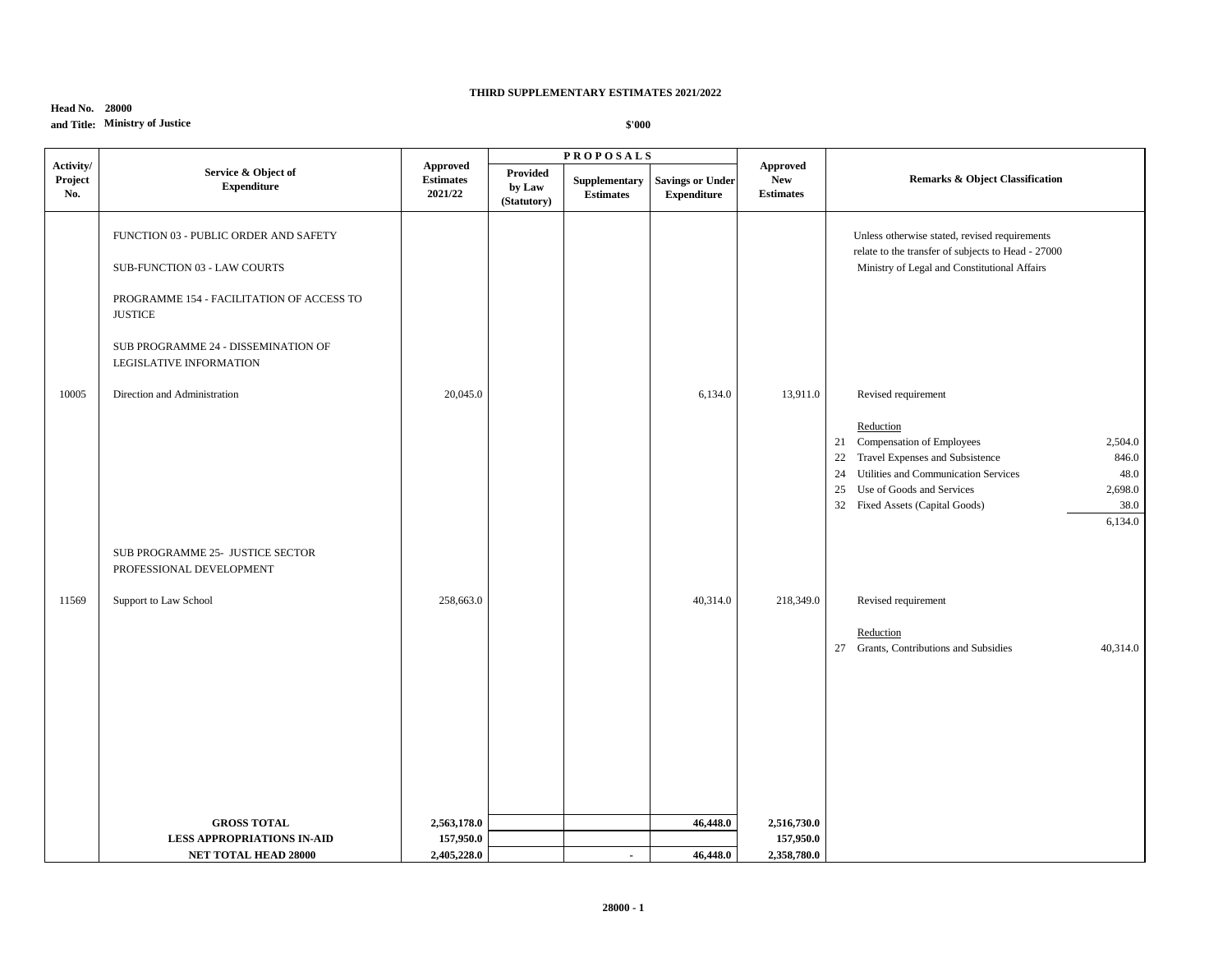#### **Head No. 28033 and Title: Office of the Parliamentary Counsel (Outgoing Head)**

|                             | Service & Object of<br><b>Expenditure</b>                                                                                                                                               | <b>Approved</b><br><b>Estimates</b><br>2021/22 |                                   | <b>PROPOSALS</b>                 |                                                  | <b>Approved</b><br><b>New</b><br><b>Estimates</b> | Remarks & Object Classification                                                                                                                                                                                                                                                                                                                                                                            |  |
|-----------------------------|-----------------------------------------------------------------------------------------------------------------------------------------------------------------------------------------|------------------------------------------------|-----------------------------------|----------------------------------|--------------------------------------------------|---------------------------------------------------|------------------------------------------------------------------------------------------------------------------------------------------------------------------------------------------------------------------------------------------------------------------------------------------------------------------------------------------------------------------------------------------------------------|--|
| Activity/<br>Project<br>No. |                                                                                                                                                                                         |                                                | Provided<br>by Law<br>(Statutory) | Supplementary<br>$\bf Estimates$ | <b>Savings or</b><br>Under<br><b>Expenditure</b> |                                                   |                                                                                                                                                                                                                                                                                                                                                                                                            |  |
|                             | FUNCTION 03 - PUBLIC ORDER AND SAFETY<br>SUB-FUNCTION 03 - LAW COURTS<br>PROGRAMME 001 - EXECUTIVE DIRECTION AND<br><b>ADMINISTRATION</b><br>SUB- PROGRAMME 01 - CENTRAL ADMINISTRATION |                                                |                                   |                                  |                                                  |                                                   | Unless otherwise stated, revised requirements<br>relate to the transfer of subjects to Head - 27000<br>Ministry of Legal and Constitutional Affairs                                                                                                                                                                                                                                                        |  |
| 10005                       | Direction and Administration                                                                                                                                                            | 58,075.0                                       |                                   |                                  | 13,813.0                                         | 44,262.0                                          | Revised requirement<br>Reduction<br>Compensation of Employees<br>3,165.0<br>21<br>$22\,$<br>Travel Expenses and Subsistence<br>1,158.0<br>Rental of Property and Machinery<br>3,540.0<br>23<br>Utilities and Communication Services<br>24<br>110.0<br>Use of Goods and Services<br>25<br>5,004.0<br>Awards and Social Assistance<br>500.0<br>29<br>32<br>Fixed Assets (Capital Goods)<br>336.0<br>13,813.0 |  |
| 10005                       | PROGRAMME 162 - LEGISLATIVE DRAFTING SERVICES<br>SUB-PROGRAMME 20 - DRAFTING OF BILLS AND<br>SUBSIDIARY LEGISLATION<br>Direction and Administration<br><b>TOTAL HEAD 28033</b>          | 80,263.0<br>138,338.0                          |                                   | $\blacksquare$                   | 7,618.0<br>21,431.0                              | 72,645.0<br>116,907.0                             | Revised requirement<br>Reduction<br>Compensation of Employees<br>3,836.0<br>21<br>22 Travel Expenses and Subsistence<br>3,782.0<br>7,618.0                                                                                                                                                                                                                                                                 |  |
|                             |                                                                                                                                                                                         |                                                |                                   |                                  |                                                  |                                                   |                                                                                                                                                                                                                                                                                                                                                                                                            |  |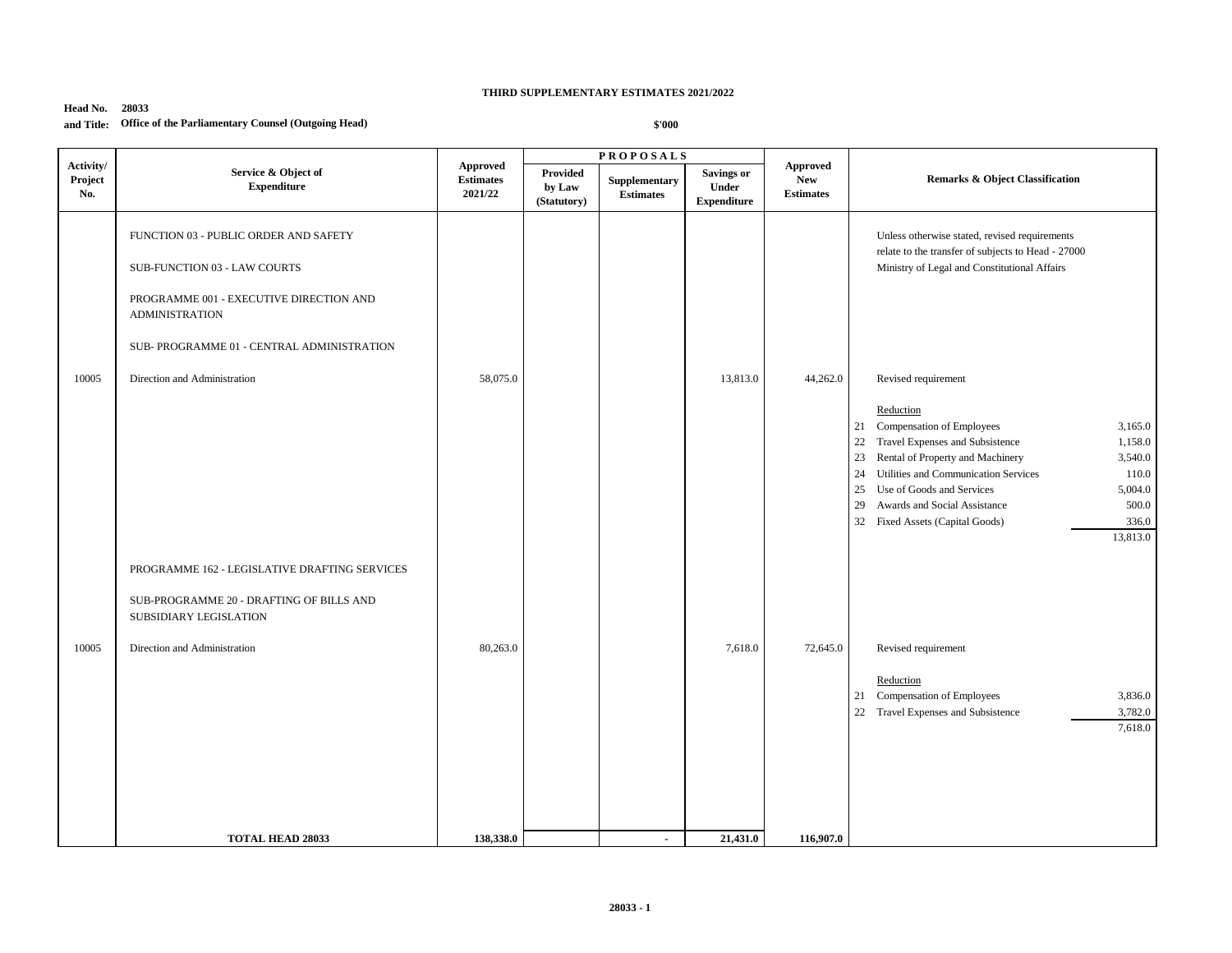#### **Head No. 28052 and Title: Legal Reform Department (Outgoing Head)**

|                             |                                                                                                                                                                                         |                                                | <b>PROPOSALS</b>                         |                                   |                                                  |                                                   |                                                                                                                                                                                                                                                                                                    |
|-----------------------------|-----------------------------------------------------------------------------------------------------------------------------------------------------------------------------------------|------------------------------------------------|------------------------------------------|-----------------------------------|--------------------------------------------------|---------------------------------------------------|----------------------------------------------------------------------------------------------------------------------------------------------------------------------------------------------------------------------------------------------------------------------------------------------------|
| Activity/<br>Project<br>No. | Service & Object of<br><b>Expenditure</b>                                                                                                                                               | <b>Approved</b><br><b>Estimates</b><br>2021/22 | <b>Provided</b><br>by Law<br>(Statutory) | Supplementary<br><b>Estimates</b> | <b>Savings or</b><br>Under<br><b>Expenditure</b> | <b>Approved</b><br><b>New</b><br><b>Estimates</b> | <b>Remarks &amp; Object Classification</b>                                                                                                                                                                                                                                                         |
|                             | FUNCTION 03 - PUBLIC ORDER AND SAFETY<br>SUB-FUNCTION 03 - LAW COURTS<br>PROGRAMME 001 - EXECUTIVE DIRECTION AND<br><b>ADMINISTRATION</b><br>SUB -PROGRAMME 01 - CENTRAL ADMINISTRATION |                                                |                                          |                                   |                                                  |                                                   | Unless otherwise stated, revised requirements<br>relate to the transfer of subjects to Head - 27000<br>Ministry of Legal and Constitutional Affairs                                                                                                                                                |
| 10005                       | Direction and Administration                                                                                                                                                            | 22,167.0                                       |                                          |                                   | 6,082.0                                          | 16,085.0                                          | Revised requirement<br>Reduction<br>Compensation of Employees<br>871.0<br>21<br>Travel Expenses and Subsistence<br>22<br>106.0<br>Rental of Property and Machinery<br>23<br>1,652.0<br>Utilities and Communication Services<br>52.0<br>24<br>25<br>Use of Goods and Services<br>3,401.0<br>6,082.0 |
| 10005                       | PROGRAMME 155 - LAW REFORM<br>SUB -PROGRAMME 20 - CONSTITUTIONAL AND<br><b>LEGISLATIVE REFORM</b><br>Direction and Administration                                                       | 62,168.0                                       |                                          |                                   | 16,876.0                                         | 45,292.0                                          | Revised requirement<br>Reduction<br>Compensation of Employees<br>12,373.0<br>21<br>22<br>Grants, Contributions and Subsidies<br>4,503.0<br>16,876.0                                                                                                                                                |
|                             | <b>TOTAL HEAD 28052</b>                                                                                                                                                                 | 84,335.0                                       |                                          | $\blacksquare$                    | 22,958.0                                         | 61,377.0                                          |                                                                                                                                                                                                                                                                                                    |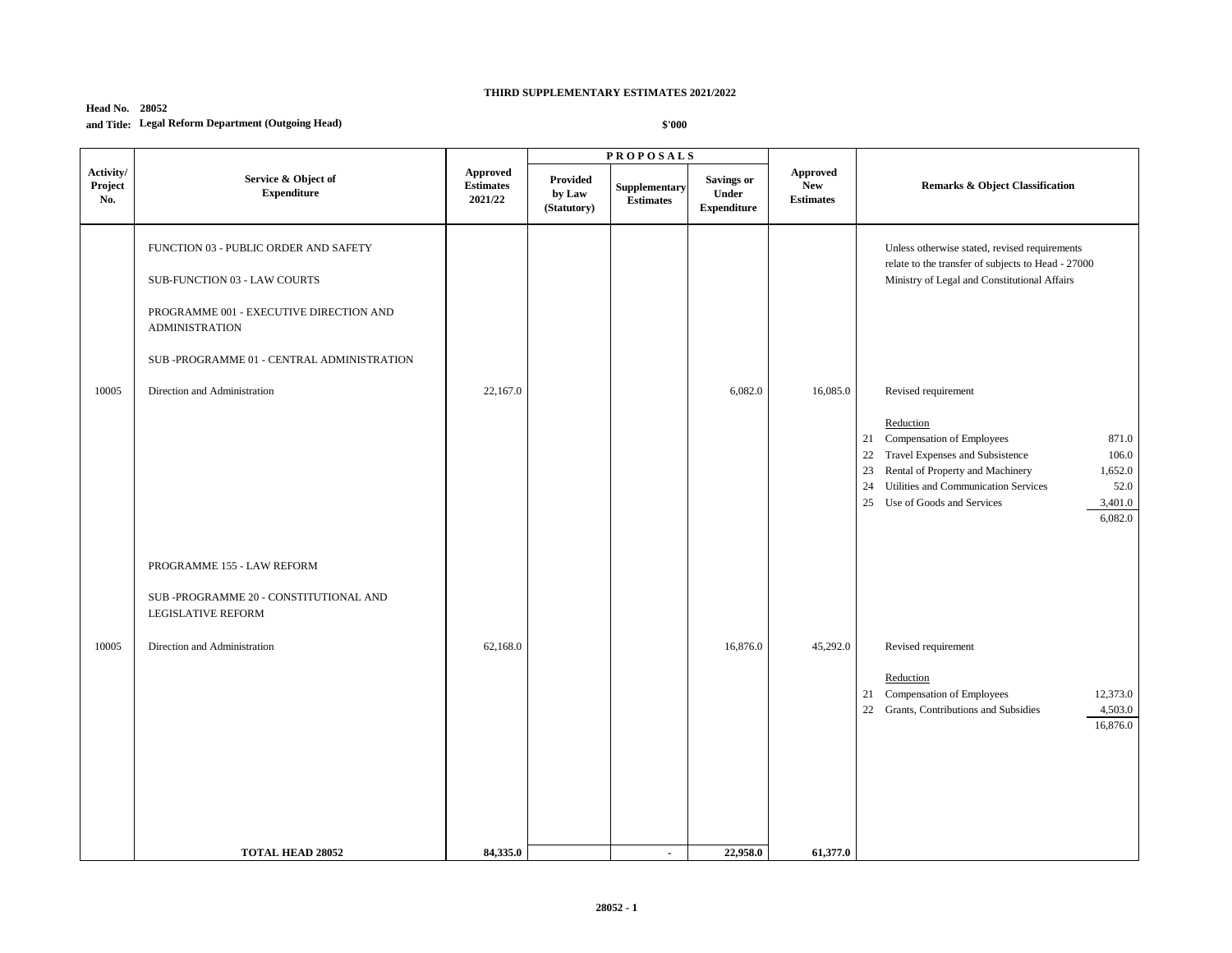#### **Head No. 41000**

**and Title: Ministry of Education and Youth**

**(formerly Ministry of Education, Youth and Information)**

| Activity/      |                                                                                                                                                                                                                                                                                     | <b>PROPOSALS</b>                                 |                                   |                                   |                                           |                                                   |                                                                                                                                                                                                                                                                                                                                                    |
|----------------|-------------------------------------------------------------------------------------------------------------------------------------------------------------------------------------------------------------------------------------------------------------------------------------|--------------------------------------------------|-----------------------------------|-----------------------------------|-------------------------------------------|---------------------------------------------------|----------------------------------------------------------------------------------------------------------------------------------------------------------------------------------------------------------------------------------------------------------------------------------------------------------------------------------------------------|
| Project<br>No. | Service & Object of<br><b>Expenditure</b>                                                                                                                                                                                                                                           | <b>Approved</b><br><b>Estimates</b><br>2021/2022 | Provided<br>by Law<br>(Statutory) | Supplementary<br><b>Estimates</b> | Savings or<br>Under<br><b>Expenditure</b> | <b>Approved</b><br><b>New</b><br><b>Estimates</b> | <b>Remarks &amp; Object Classification</b>                                                                                                                                                                                                                                                                                                         |
|                | FUNCTION 08 - RECREATION, CULTURE AND RELIGION<br>SUB FUNCTION 03 - BROADCASTING AND PUBLISHING SERVICES<br>PROGRAMME 263 - PUBLIC EDUCATION AND LIBRARY SERVICES<br>(formerly PUBLIC EDUCATION AND INFORMATION)<br>SUB PROGRAMME 21 - RECORDS AND INFORMATION<br><b>MANAGEMENT</b> |                                                  |                                   |                                   |                                           |                                                   | Unless otherwise stated, revised requirements<br>relate to the transfer of subjects to Head 15000 - Office of<br>the Prime Minister                                                                                                                                                                                                                |
| 10005          | Direction and Administration                                                                                                                                                                                                                                                        | 57,343.0                                         |                                   |                                   | 14,485.0                                  | 42,858.0                                          | <b>Revised Requirement</b><br>Reduction<br>21 Compensation of Employees<br>6,841.0<br>Travel Expenses and Subsistence<br>1,860.0<br>22<br>Rental of Property and Machinery<br>312.0<br>23<br>Utilities and Communication Services<br>2,764.0<br>24<br>Use of Goods and Services<br>2,708.0<br>25<br>14,485.0                                       |
| 11650          | Research and Preservation of Archival Records                                                                                                                                                                                                                                       | 41,856.0                                         |                                   |                                   | 7,126.0                                   | 34,730.0                                          | Revised requirement<br>Reduction<br>Compensation of Employees<br>3,600.0<br>21<br>Travel Expenses and Subsistence<br>2,019.0<br>22<br>Utilities and Communication Services<br>831.0<br>24<br>25<br>Use of Goods and Services<br>63.0<br>32<br>Fixed Assets (Capital Goods)<br>613.0<br>7,126.0                                                     |
| 11672          | Management of Audio Visual Archives                                                                                                                                                                                                                                                 | 41,629.0                                         |                                   |                                   | 11,484.0                                  | 30,145.0                                          | Revised requirement<br>Reduction<br>21 Compensation of Employees<br>3,206.0<br>Travel Expenses and Subsistence<br>224.0<br>22<br>Rental of Property and Machinery<br>3,910.0<br>23<br>Utilities and Communication Services<br>3,820.0<br>24<br>Use of Goods and Services<br>25<br>125.0<br>32<br>Fixed Assets (Capital Goods)<br>199.0<br>11,484.0 |